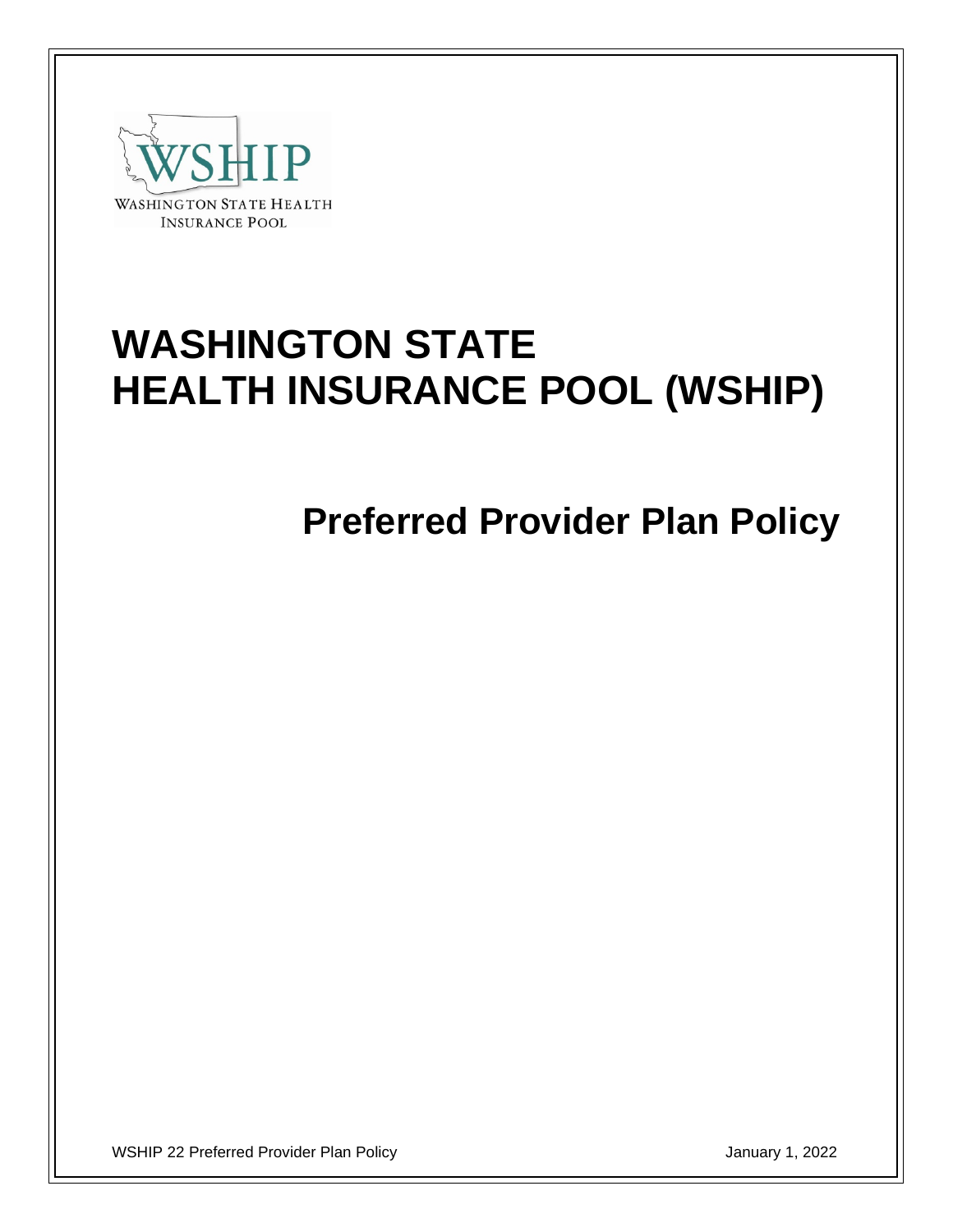# **WSHIP Preferred Provider Plan Policy**

# A Preferred Provider Plan that provides a higher level of benefits for Covered Services<br>obtained from Network Providers.

This Policy is issued to You by the Washington State Health Insurance Pool in consideration of Your premium payments and the statements in Your application.

## **TABLE OF CONTENTS**

| $\mathbf{I}$ . | Α.<br><b>B.</b><br>C.<br>D.<br>Ε.<br>F.  |                                                                                         |  |
|----------------|------------------------------------------|-----------------------------------------------------------------------------------------|--|
| II.            | Α.<br>B.<br>$C_{\cdot}$<br>D.<br>Ε.      | EFFECTIVE DATE, DEPENDENTS, TERMINATION AND POLICY  2<br>REPLACEMENT OR DISCONTINUATION |  |
| III.           | <b>BENEFITS.</b><br>A.<br>B <sub>1</sub> |                                                                                         |  |
| IV.            | А.<br><b>B.</b>                          |                                                                                         |  |
| V.             | A.<br><b>B.</b><br>C.<br>D.<br>Ε.        |                                                                                         |  |
| VI.            | А.<br>B.<br>C.                           |                                                                                         |  |

Page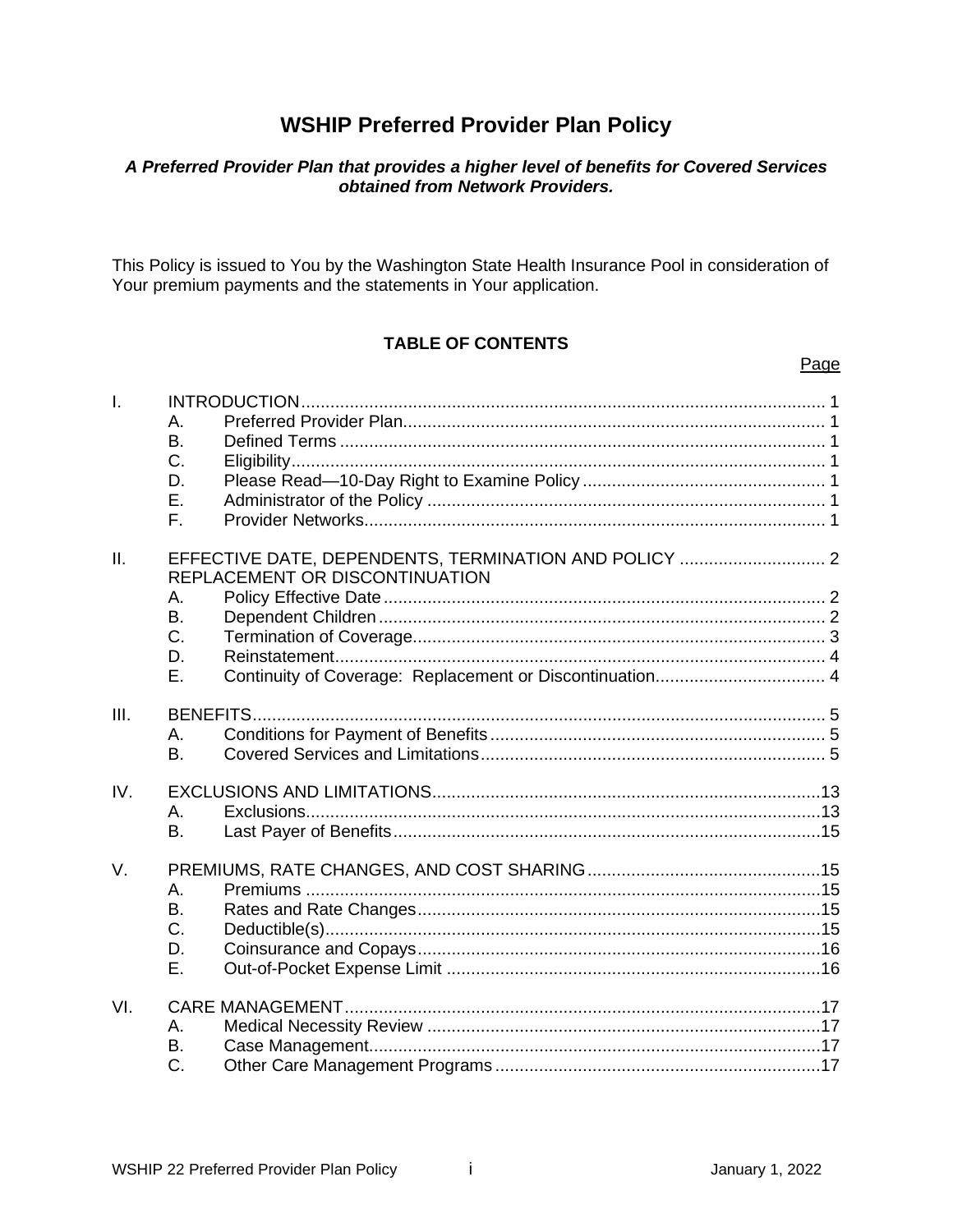| VII.  |    |  |  |  |
|-------|----|--|--|--|
|       | Α. |  |  |  |
|       | В. |  |  |  |
|       | C. |  |  |  |
|       | D. |  |  |  |
|       | Е. |  |  |  |
|       | F. |  |  |  |
|       | G. |  |  |  |
|       | Η. |  |  |  |
|       | I. |  |  |  |
|       | J. |  |  |  |
| VIII. |    |  |  |  |
|       | Α. |  |  |  |
|       | Β. |  |  |  |
|       | C. |  |  |  |
|       | D. |  |  |  |
|       | Е. |  |  |  |
| IX.   |    |  |  |  |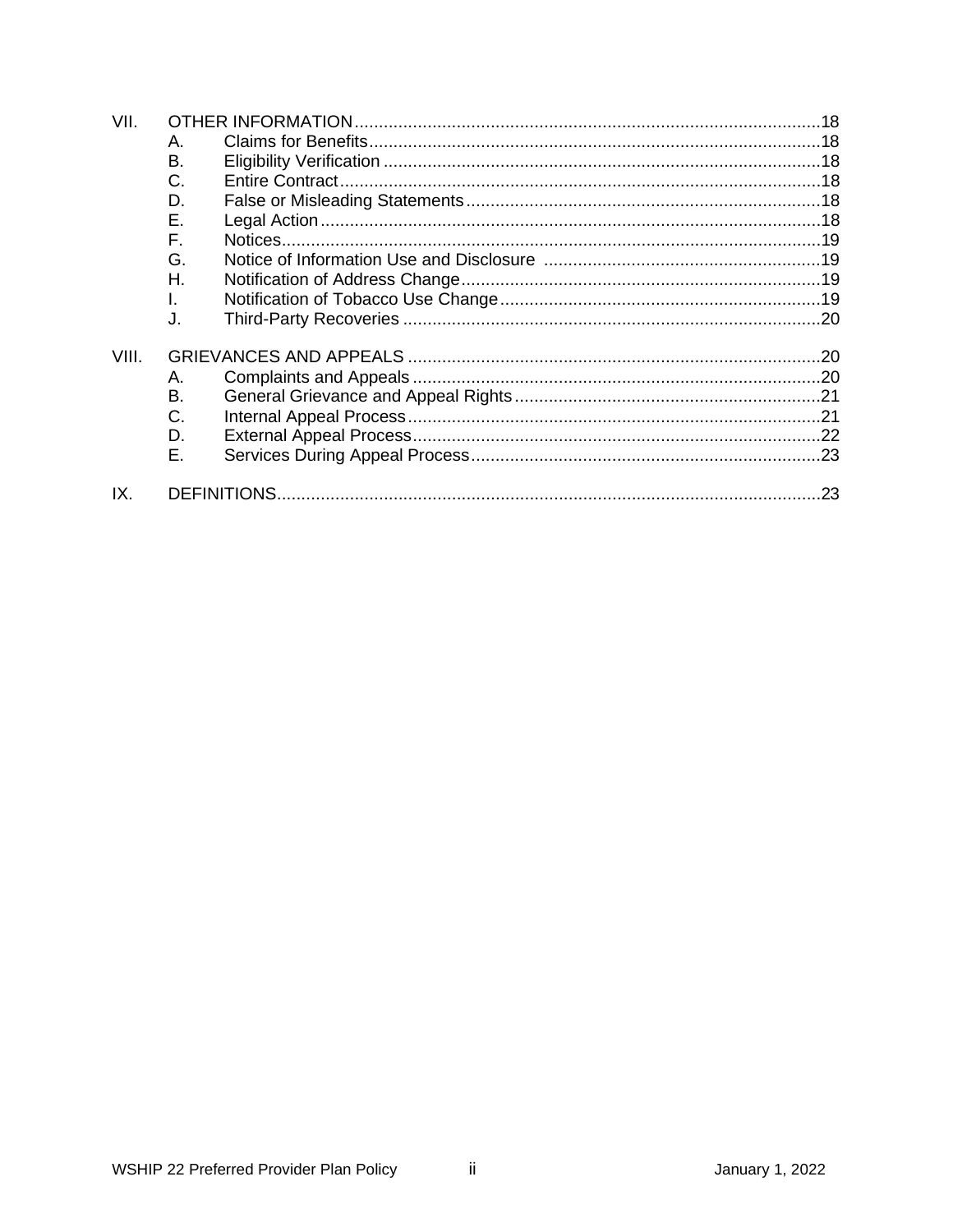## **I. INTRODUCTION**

- **A. Preferred Provider Plan.** This Policy is a Preferred Provider Plan that provides a higher level of benefits for Covered Services obtained from Network Providers. You are required to use Network Providers in order to receive the higher level of benefits or in some cases any benefits.
- **B. Defined Terms.** Capitalized terms in this Policy have the meanings set forth in Section IX, Definitions.
- **C. Eligibility.** To be eligible for coverage under a WSHIP Policy, You must meet the eligibility requirements under Washington State law. These requirements include that You are a resident of Washington State; that You (or Your covered parent) have been enrolled in WSHIP prior to December 31, 2013 and have not had a termination of coverage as provided in Section II.C of this Policy or You live in a Washington State county where an individual health benefit plan other than a Catastrophic Health Plan is not offered during defined open enrollment or special enrollment periods; and You are not eligible for Medicaid or Medicare coverage. If You become eligible for Medicaid or Medicare while this Policy is in effect, coverage under this Policy will terminate (see Section II.C, Termination of Coverage).
- **D. Please Read—10-Day Right to Examine Policy.** If You are not satisfied with this Policy, You may return it to Us within 10 days of Your receipt of the Policy. If You timely return the Policy, We will refund Your premium and this Policy will be void, retroactive to the Policy effective date.
- **E. Administrator of the Policy.** The Administrator processes claims and administers most services on Our behalf (except for Prescription Drug services which are administered by Our Pharmacy Benefit Manager). If You have any questions about a medical claim or other items such as premiums, coverage or cost-sharing, You should contact the Administrator. If You have any questions about a Prescription Drug claim, You should contact the Pharmacy Benefit Manager.
- **F. Provider Networks.** We have contracted with a network of medical care providers and facilities, and a network of pharmacies to deliver Covered Services and help You manage the cost of health care. A list of Network Providers and Network Pharmacies is available on our website at [www.wship.org.](http://www.wship.org/) You may also request this information by calling our Administrator at 1-800-877-5187 or Pharmacy Benefit Manager at 1-800-859-8810. This Policy's benefits and Your out-of-pocket expenses depend on the providers from whom You seek care as set forth below:
	- 1. All covered Medical Services must be obtained from a Network Provider to be payable at the higher level of benefits contained on the Schedule of Benefits, except services which meet the definition of Emergency as set forth in this contract. Covered Medical Services from non-Network Providers are payable at the lower level of benefits contained on the Schedule of Benefits.
	- 2. Transplant services must be obtained from a Network Provider. Should covered transplant services not be available from any Network Provider, such services performed by a non-Network Provider will be covered as if they had been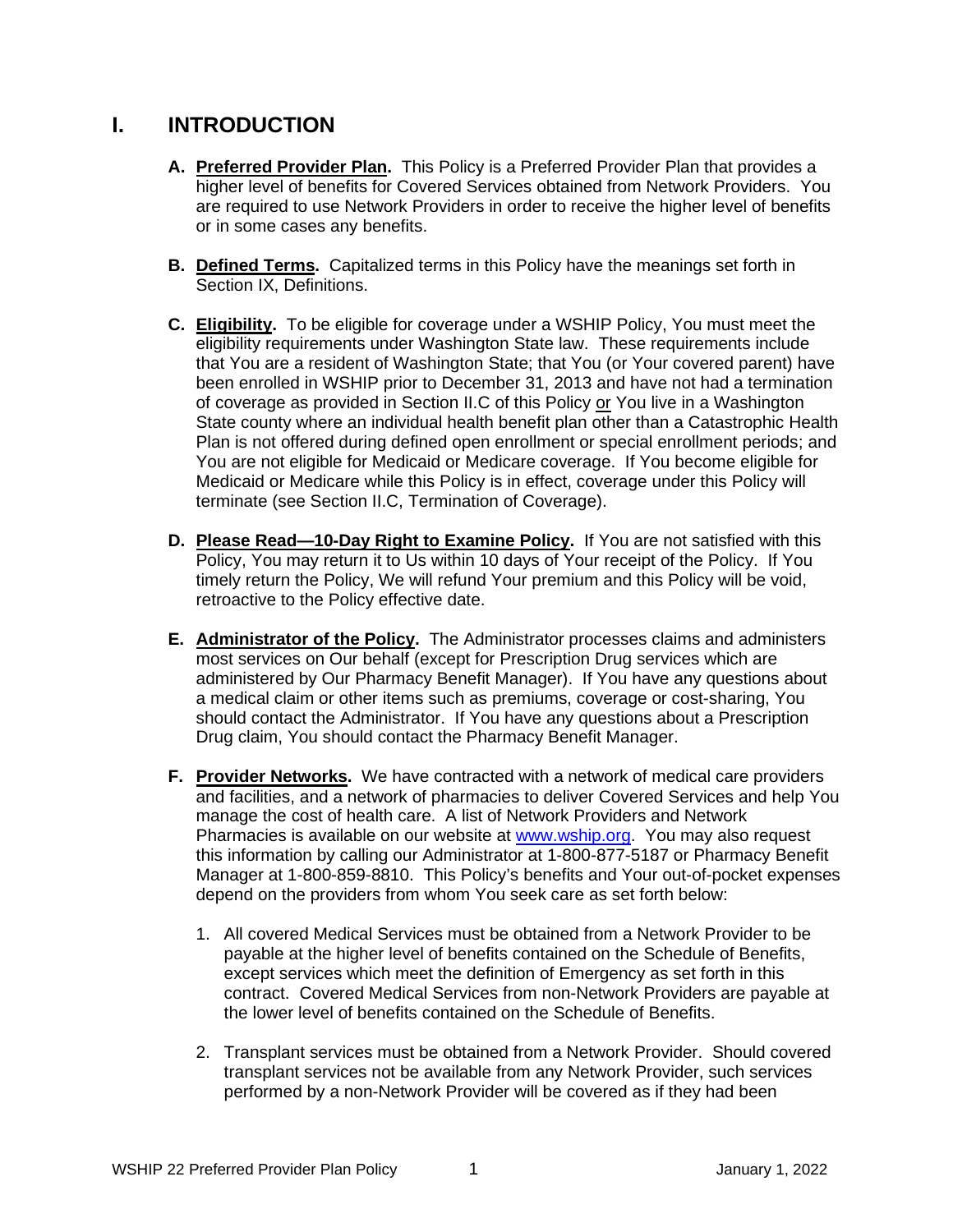obtained from a Network Provider. (Transplant services must also be approved by Us in advance in accordance with Section III.B, Transplant Surgery and Related Expenses.)

- 3. Network Providers have agreed to bill Us directly for Covered Services and accept the Allowed Amount (including amounts for which You are responsible) as payment in full. You will be responsible for applicable deductibles, coinsurance, copays, amounts in excess of stated benefit maximums, and charges for non-Covered Services.
- 4. If You obtain Covered Services from a non-Network Provider, You will be responsible for amounts above the Allowable Amount, in addition to applicable deductibles, coinsurance, copays, amounts in excess of stated benefit maximums, and charges for non-Covered Services. You may also be required to pay the provider in full at the time of service and submit a claim to Us for Covered Services.
- 5. All covered Prescription Drugs must be obtained at a Network Pharmacy except as described in Section III.B, Prescription Drugs, Contraceptive Devices, Antigens and Allergy Vaccines.

# **II. EFFECTIVE DATE, DEPENDENTS, TERMINATION AND POLICY REPLACEMENT OR DISCONTINUATION**

- **A. Policy Effective Date.** This Policy will become effective and coverage begins at 12:01 a.m. Pacific Time on the first day of the month following Our approval of Your application, provided that Your completed application and required premium payment are received by the Administrator by the last day of the month preceding the effective date of Your Policy. Under limited circumstances and after obtaining the written approval of the Administrator, You may have an earlier or later effective date.
- **B. Dependent Children.** Coverage for Your Dependent Children is available under a separate Policy offered by Us. You may obtain coverage for Dependent Children at the time You apply for coverage or after Your coverage begins at any time a qualifying event occurs or during Our yearly open enrollment period. A qualifying event is limited to the birth or adoption of a Dependent Child or a Dependent Child's loss of health insurance coverage due to a parent's loss of such coverage. The Dependent Child must meet the eligibility requirements for coverage, and benefits are subject to payment of the applicable premium and all other provisions of the applicable Policy. Coverage will include the necessary care and Treatment of medically diagnosed congenital defects and birth abnormalities.

For a Dependent Child who lost coverage under a parent's policy, coverage will begin on the first day of the month following Our receipt of complete enrollment information and premium payment. Your newborn or adopted Dependent Child will be covered automatically for 31 days from the moment of birth for a newborn or placement in Your home for an adopted Dependent Child. Coverage after the 31st day will be under the Policy applicable to the Dependent Child and is subject to Our receipt from You within the 31-day period of (1) written notification of the birth or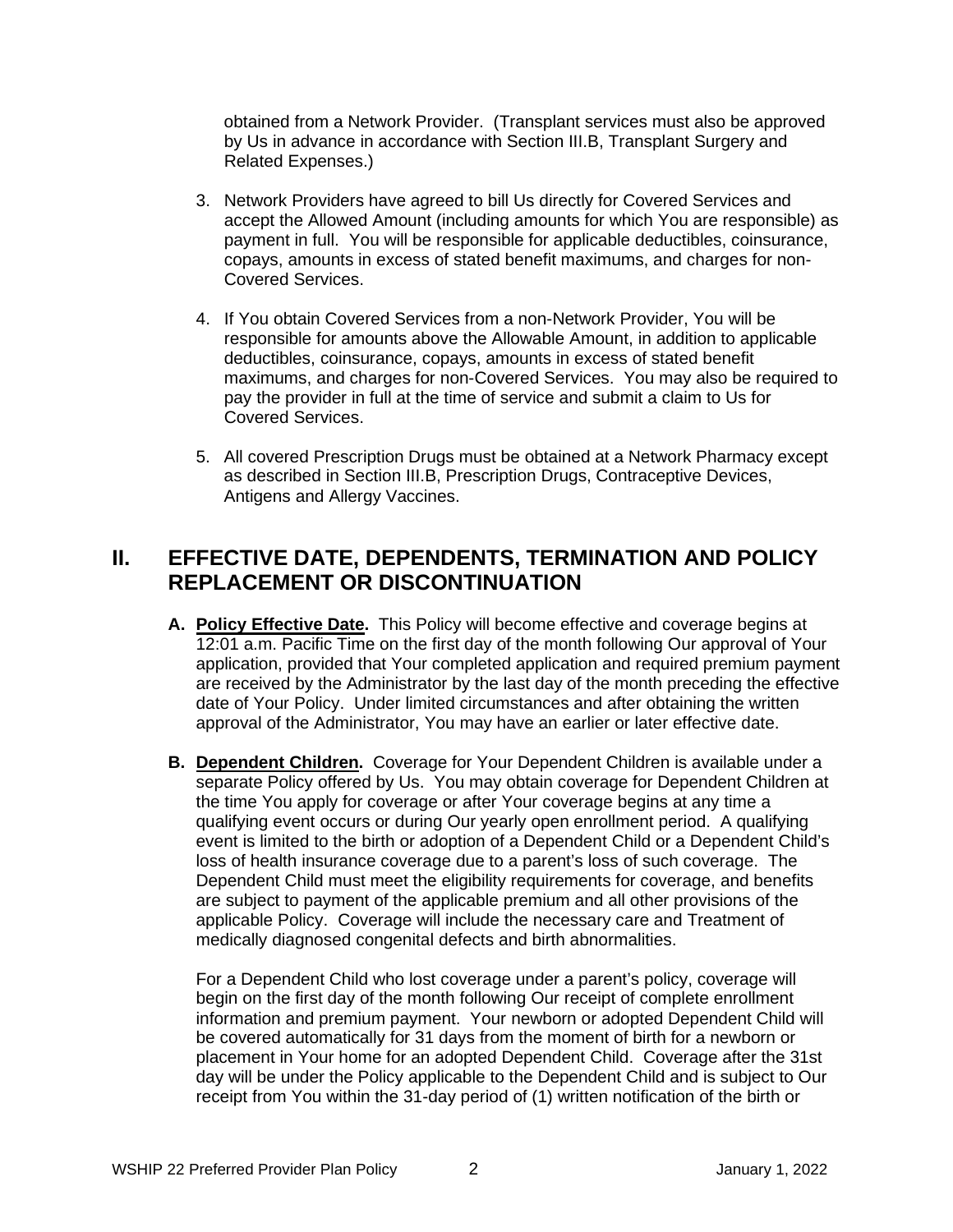adoption, (2) enrollment information for the child, and (3) the applicable premium. A child is deemed adopted when the child is physically placed, for the purpose of adoption under the laws of the state, in Your custody and You assume financial responsibility for the medical expenses of the child. Evidence of adoption will be required as a condition of enrollment of the child.

The Dependent Child's coverage will terminate upon attainment of age 26, except that coverage may be continued beyond age 26 while the Dependent Child is:

- 1. Incapable of self-sustaining employment by reason of developmental disability or physical handicap; and
- 2. Chiefly dependent upon You for support and maintenance, provided that proof of such incapacity and dependence is furnished to Us within 31 days of the Dependent Child's 26th birthday.

We may require proof of continuing incapacity and dependence from time to time, but not more often than annually after the two-year period following the Dependent Child's 26th birthday.

If You die during the Policy period and You have Dependent Children covered under one of Our policies, those Dependent Children may elect, if such election is done in writing within 30 days of the date of Your death, to continue coverage under one of Our policies.

- **C. Termination of Coverage.** Coverage under this Policy will continue until terminated as set forth below:
	- 1. **Events of Termination.** Coverage under this Policy will terminate if any of the following events occur. The termination will be effective as of 11:59 p.m. Pacific Time on the date the event occurs unless a different date is specifically identified below.
		- a. You send written notice of termination to the Administrator. Termination will be effective on the date that the Administrator receives the notice unless a future date is requested;
		- b. You fail to pay the applicable premium within the 31-day grace period. Termination will be effective on the last day of the period for which Your premium was paid;
		- c. You are no longer a Washington State Resident;
		- d. You become eligible for Medicare;
		- e. You became eligible for Medicaid after June 30, 2008;
		- f. You fail to respond within 30 days to Our inquiry about Your eligibility or place of residence; or
		- g. You commit a material fraudulent act upon or against Us.
	- 2. **Additional Event of Termination: Availability of Individual Plans in Your County.** If You have qualified for this Policy based on the unavailability of an individual health benefit plan in Your Washington State county of residence and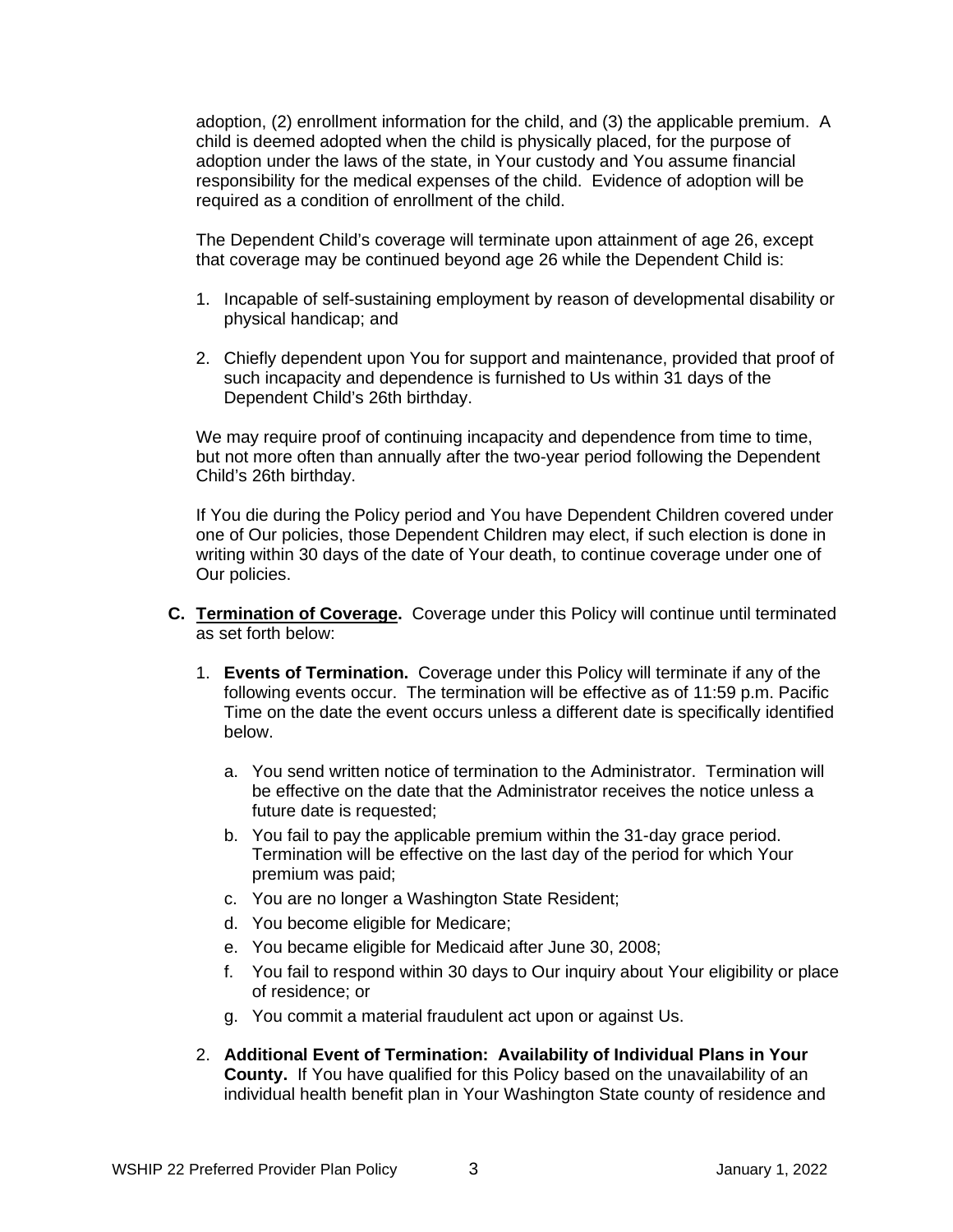an individual health benefit plan other than a Catastrophic Health Plan becomes available in Your county, then coverage under this Policy will terminate. If this happens, WSHIP will give You a 90-day written notice of termination. The notice will describe any other coverage options, either in or outside of WSHIP, and other information as required by law.

- 3. **Services After Termination.** If You are receiving Covered Services as a registered inpatient in a Hospital, Skilled Nursing Facility (SNF) or other covered facility on the date of termination, You will continue to be eligible for Covered Services while You are an inpatient for the condition for which You were hospitalized or confined, until one of the following events occurs:
	- a. We determine that it is no longer Medically Necessary for You to be an inpatient at the facility;
	- b. The benefits available under this Policy for hospitalization or confinement are exhausted, regardless of whether a new Calendar Year begins;
	- c. You become covered under another policy that provides benefits for the hospitalization or confinement; or
	- d. You become enrolled under an agreement with another carrier that would provide benefits for the hospitalization or confinement if this Policy did not exist.

This provision will not apply if You are covered under another policy that provides benefits for the hospitalization or confinement at the time coverage would terminate. You are responsible for payment of all charges for services and items provided after the effective date of termination, except those services covered above.

**D. Reinstatement.** We will not reinstate this Policy if it terminates due to nonpayment of premium. If You mail or deliver a premium to Us after the 31-day grace period, We will return it to You as soon as We determine that the premium is late. No agent is authorized by Us to accept a late premium.

You may re-apply for coverage under the Policy if You again become eligible, provided at least 12 months have elapsed since the old Policy terminated or You can show continuous other coverage which has been involuntarily terminated for any reason other than nonpayment of premiums.

- **E. Continuity of Coverage: Replacement or Discontinuation.** This Policy may be replaced or discontinued by Us as follows:
	- 1. **Replacement.** We may replace this Policy by offering You a replacement policy which includes all of the services covered under this Policy and which does not limit access to the services covered in the replacement policy through unreasonable cost-sharing requirements or otherwise. We will also offer You the unrestricted right to transfer to a fully comparable plan offered by WSHIP and for which You are otherwise eligible.
	- 2. **Discontinuation.** We may discontinue this Policy after providing You with notice 90 days prior to the date of discontinuation of this Policy. In this event, We will also offer You the option to enroll in any other plan offered by WSHIP and for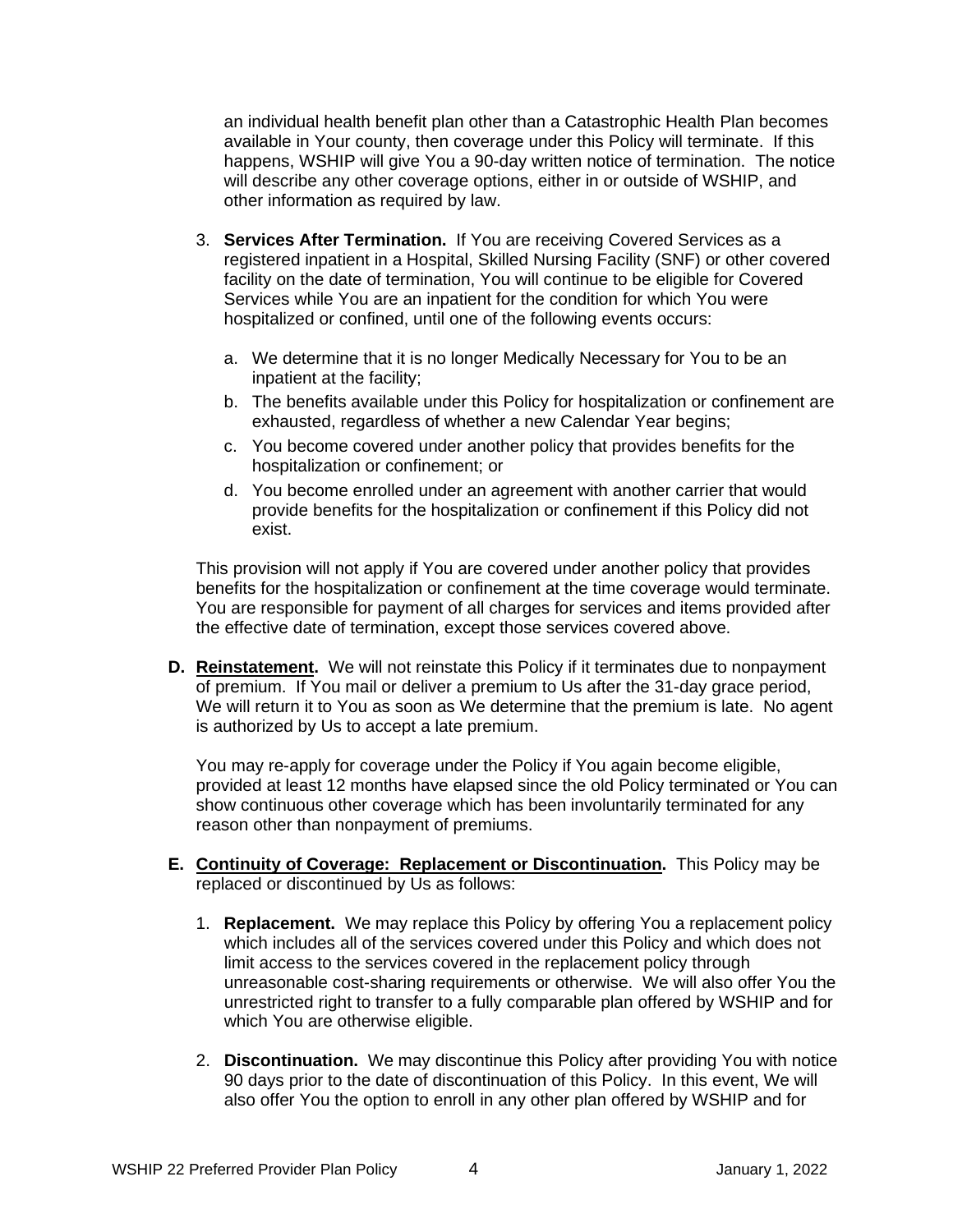which You are otherwise eligible. In offering You the option to enroll in other plans, We will act uniformly without regard to health status-related factors of You and other individuals who are or become eligible for the coverage We offer.

## **III. BENEFITS**

This section of the Policy describes the specific benefits this Policy provides. Benefits are available only for the services described below and are subject to applicable deductibles, coinsurance, copays, limitations, exclusions and all other provisions of this Policy.

- **A. Conditions for Payment of Benefits.** We provide benefits for a Covered Service, up to the Allowed Amount, only if it is:
	- 1. Received while You are insured under this Policy;
	- 2. Ordered by and under the direct supervision of a Physician;
	- 3. Medically Necessary as determined by Us; and
	- 4. Not excluded or beyond the limitations or benefit maximums of this Policy.
- **B. Covered Services and Limitations.** The following are Covered Services under the Policy:
	- 1. **Acupuncture.** Acupuncture services performed by an individual acting within the scope of his or her license that are Medically Necessary to relieve pain, induce surgical anesthesia or treat a covered Illness.

Benefits for acupuncture are limited to 12 visits per Calendar Year.

- 2. **Ambulance.** When necessary because of Your medical condition, licensed ambulance services for transportation to the nearest Hospital or SNF qualified to treat Your Illness.
- 3. **Blood Products and Services.** Blood and blood derivatives.
- 4. **Breast Reconstruction Following Mastectomy.** Reconstructive surgery of the breast on which the mastectomy has been performed and all stages of reconstructive breast reduction of the non-diseased breast to equal the size of the diseased breast following surgery due to a mastectomy. Treatment of the physical complications of all stages of mastectomy, including lymphedemas, are also Covered Services.
- 5. **Chemical Dependency.** Services for alcohol, drug, or chemical dependency or abuse are Covered Services when provided by a state-certified chemical dependency program approved under chapter 70.96A Revised Code of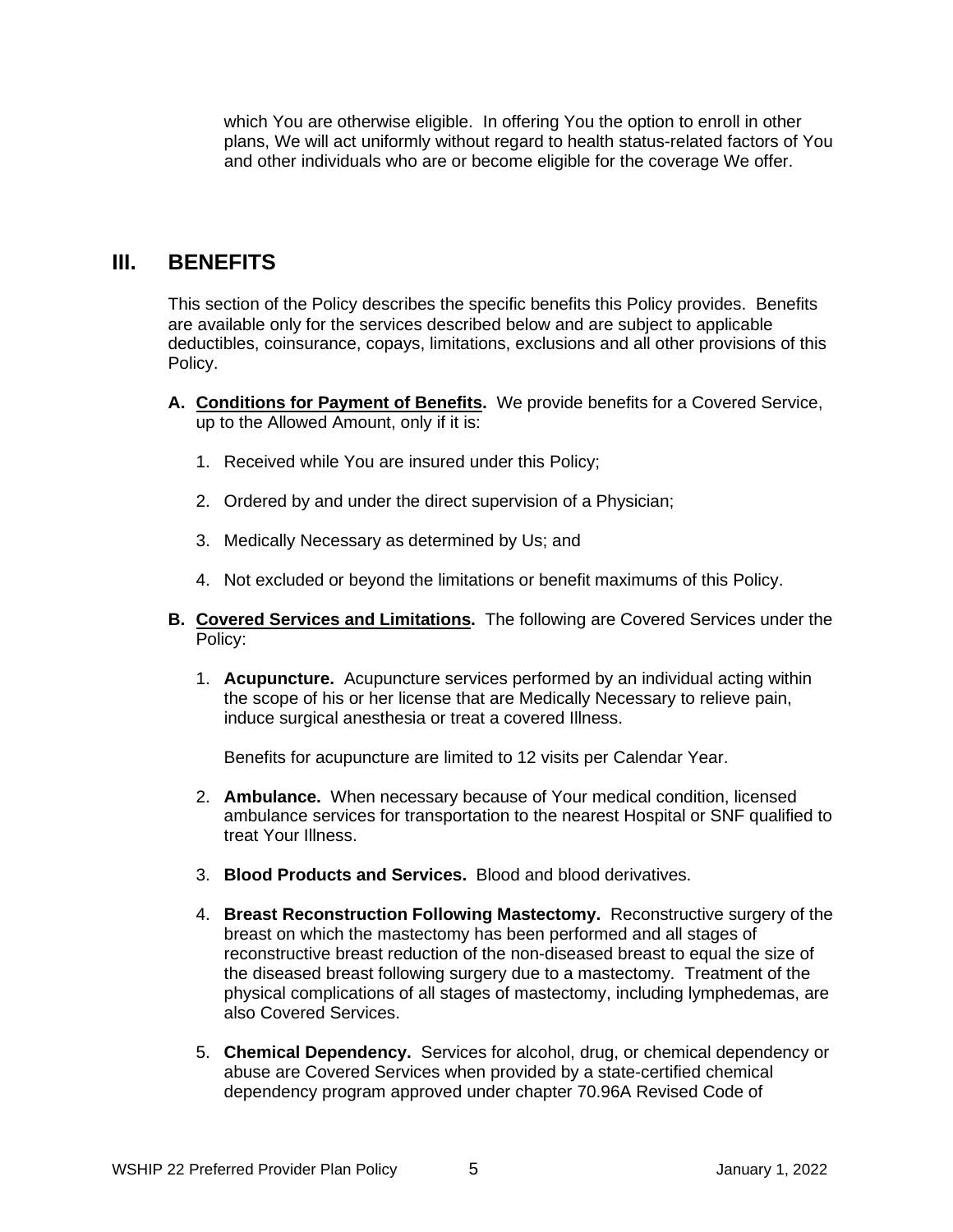Washington (RCW), or by a Physician, psychologist, or community mental health professional, or, at the direction of a Physician, by other qualified licensed health care practitioners.

Benefits for Medically Necessary detoxification services are covered under this benefit unless they are rendered in an emergency room setting in which case the detoxification services will be covered under Section III.B, Emergency Room Services.

- 6. **Congenital Defects and Birth Abnormalities.** Necessary care and Treatment of medically diagnosed congenital defects and birth abnormalities.
- 7. **Diabetes Education Program.** A diabetes patient education program that is provided by a Health Care Provider. You must be enrolled in the diabetes education program, and it must be certified by the American Association of Diabetes Educators.

Benefits for diabetes education programs are paid at 100%, and the deductible is waived.

- 8. **Diagnostic Services.** Diagnostic laboratory, pathology, imaging and scans such as x-rays and electrocardiograms (EKGs).
- 9. **Emergency Room Services.** Emergency room facility services, including related services and supplies such as surgical dressings and drugs, furnished by and used in the emergency room.Also covered under this benefit are Medically Necessary emergency room detoxification services. Emergency Room Services provided by a non-Network Provider are not subject to higher cost-sharing requirements than if the same services were provided by a Network Provider.
- 10. **Home Health Care.** The following items and services are covered home health care services when ordered by a Physician and furnished (1) in a private home, (2) by a Home Health Agency, and (3) in accordance with a Home Health Care Plan. Home health care services include:
	- a. Nursing care provided on a part-time (less than an eight-hour shift) or intermittent basis by a registered nurse (RN) or a licensed practical nurse (LPN);
	- b. Physical, occupational, respiratory or speech therapy provided by a licensed therapist; and
	- c. Limited home health aide services provided under the supervision of an RN.

Home health care services are covered only if You are unable to leave home due to Illness. (Unwillingness to travel or arrange for transportation does not constitute an inability to leave home.)

One home health care visit will consist of:

a. One visit for the services listed under subsections (a) and (b) above; or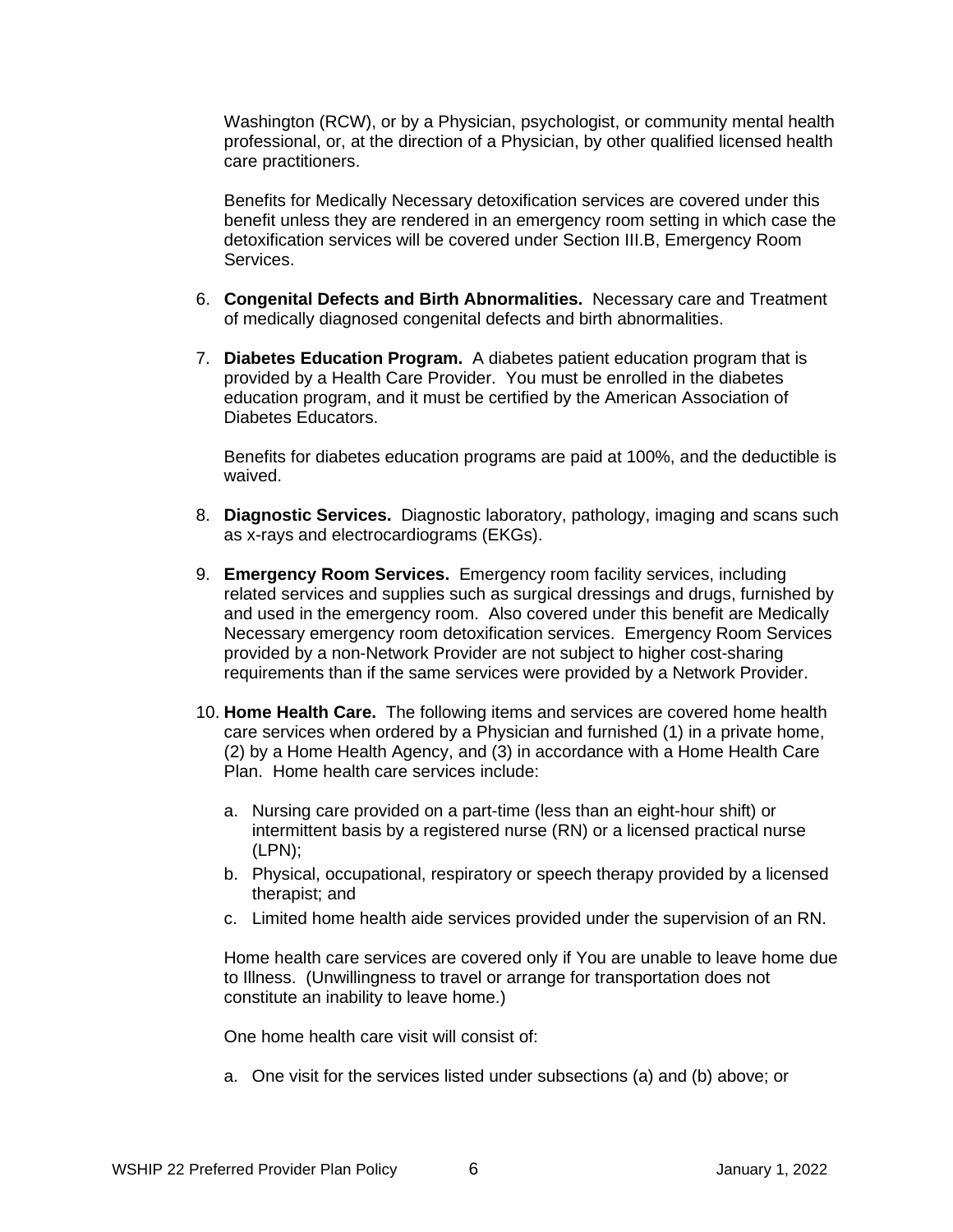b. Up to four consecutive hours for the home health aide services shown under subsection (c) above.

Benefits for home health care are limited to 130 visits per Calendar Year. Home health care provided as an alternative to inpatient Hospital care, as determined by Us, is not subject to this limit.

Home health care excludes Custodial Care and maintenance care, private duty and continuous nursing care, housekeeping and meal service, any care provided by or for a member of Your family, and any other services that are not listed above.

11. **Hospice Care.** Hospice Care services received in lieu of curative Treatment for a terminal Illness during the period of time that You are participating in a Hospice Care program.

Benefits for Hospice Care are limited to:

- a. Those services provided under a coordinated, interdisciplinary program provided by a licensed Hospice Care agency; and
- b. Respite care to relieve anyone who cares for You when You are participating in a Hospice Care program.

Inpatient hospice services and supplies shall be covered in accordance with Section III.B, Hospital Inpatient.

Hospice Care excludes all services not specifically listed above and does not include bereavement therapy or counseling, financial or legal counseling services, housekeeping or meal services, custodial or maintenance care, or any services provided by members of Your family.

- 12. **Hospital Inpatient.** Room and board at the semiprivate room rate of the Hospital, or the Hospital's most common private room rate if a private room is Medically Necessary, and other Hospital services and supplies that are furnished to You as an inpatient.
- 13. **Hospital Outpatient.** Hospital Medical Services and supplies furnished on an outpatient basis.
- 14. **Infusion Therapy.** Outpatient professional services, supplies, drugs and solutions required for infusion therapy (also known as intravenous therapy).This benefit does not cover over-the-counter drugs, solutions and nutritional supplements.
- 15. **Mammography.** Routine or diagnostic mammography for a woman that is ordered by a Physician, an advanced registered nurse practitioner (ARNP), or a physician's assistant.

Benefits for mammography are paid at 100% when provided by a Network Provider, and the deductible is waived.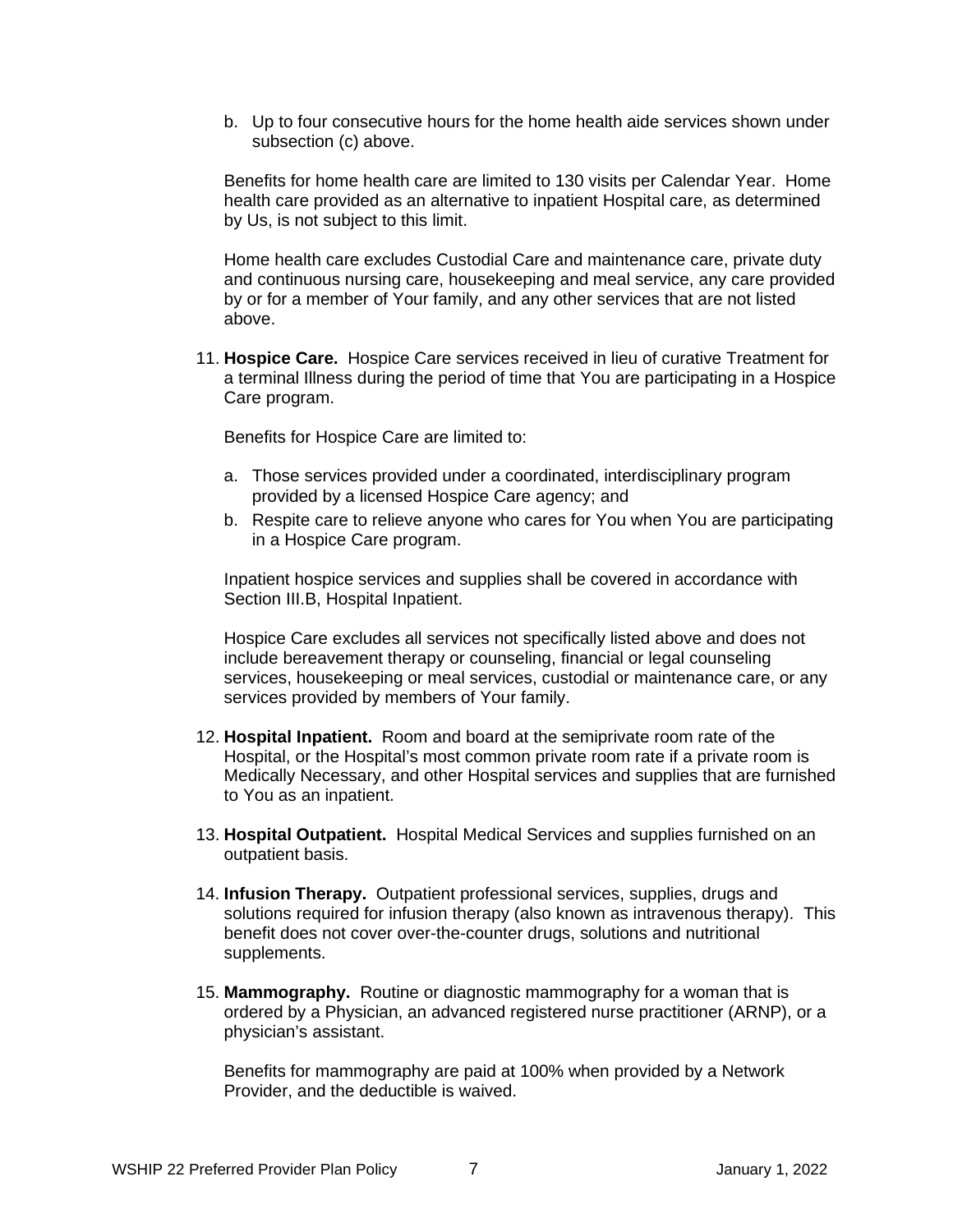16. **Massage Therapy.** Services of a licensed massage practitioner (LMP) when prescribed by a Physician.

Benefits for massage therapy are limited to 12 visits per Calendar Year.

- 17. **Maternity Services.** Maternity services are Covered Services. For covered prenatal, maternity and newborn care, Your attending Health Care Provider in consultation with You makes the following decisions:
	- a. Length of inpatient stay;
	- b. Inpatient post-delivery care; and
	- c. Follow-up care to include type and location, which may include Home Health Agency services and RN services.

#### 18. **Medical Supplies and Equipment.**

- a. Medical equipment, services, or supplies that require a Physician's order and which are Medically Necessary and consistent with the diagnosis, Treatment, and condition.
- b. Purchase (or rental up to the purchase price) of Durable Medical Equipment used for therapeutic purposes with no personal use in the absence of the condition for which it is prescribed, but only if it:
	- (1) Is prescribed by Your attending Physician; and
	- (2) Is used to serve a medical purpose other than for transportation, comfort or convenience;
- c. Initial internal breast prostheses following mastectomy;
- d. Braces, crutches and prostheses (except dental prostheses);
- e. Up to four post-mastectomy bras and sleeves per Calendar Year. A postmastectomy bra is a bra that is specifically designed and intended to support single or bilateral breast prostheses;
- f. Colostomy bags and related supplies;
- g. Catheters;
- h. Blood glucose monitors, insulin pumps and accessories to pumps, insulin infusion devices, and syringes and needles for insulin and allergy injections; and
- i. Oxygen.
- 19. **Medical Therapy.** Chemotherapy, radioisotope, radiation and nuclear medicine therapy.
- 20. **Mental Health Care.** Covered mental health services include outpatient and inpatient services provided to treat mental disorders covered by the diagnostic categories listed in the most current version of the Diagnostic and Statistical Manual of Mental Disorders published by the American Psychiatric Association. Services must be provided by a Hospital, Washington State licensed community mental health agency, Physician, or psychologist. Covered services may also be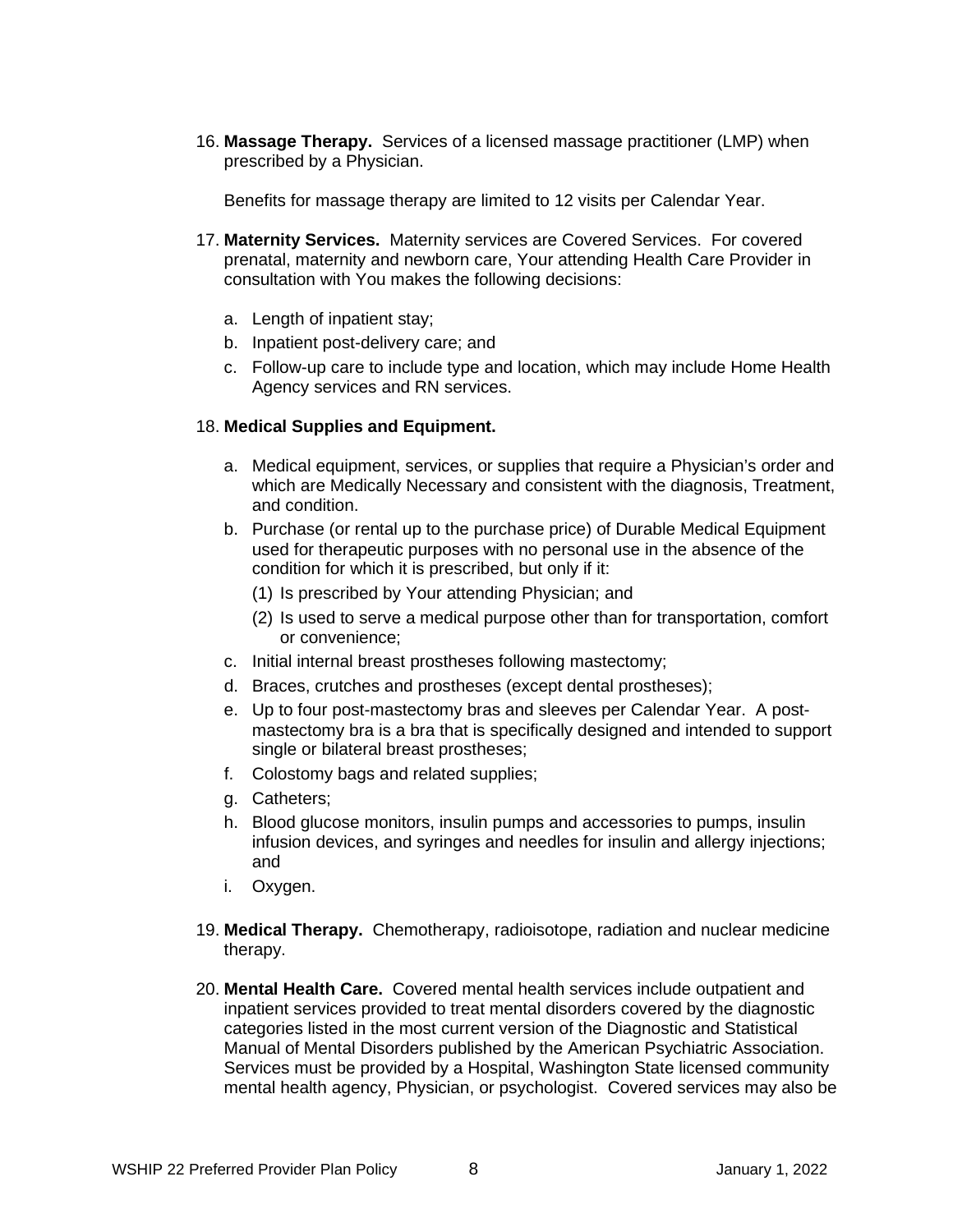furnished by a state Hospital that is operated and maintained by the State of Washington for the care of the mentally ill.

- 21. **Nutritional Therapy.** Outpatient nutritional therapy services.
- 22. **Oral Surgery.** The following forms of oral surgery:
	- a. Oral surgery related to fractures of facial bones;
	- b. Excisions of mandibular joints;
	- c. Excisions of lesions of the mouth, lip or tongue;
	- d. Excisions of tumors or cysts;
	- e. Incision of accessory sinuses, mouth, salivary glands or ducts;
	- f. Dislocation of the jaw;

.

- g. Plastic reconstruction or repair of traumatic injuries; and
- h. Excision of impacted wisdom teeth.
- 23. **Outpatient Surgery.** Surgical services and supplies furnished on an outpatient basis.

#### 24. **Prescription Drugs, Contraceptive Devices, Antigens and Allergy Vaccines.**

- a. Prescription Drugs dispensed pursuant to a prescription filled by a licensed pharmacist to treat a covered Illness;
- b. Contraceptive drugs, contraceptive injections, and contraceptive devices when prescribed by a Health Care Provider and dispensed by a licensed pharmacist; and
- c. Antigen and allergy vaccines dispensed by a Physician or a laboratory.

Over-the-counter drugs, food supplements, vitamins that do not require a prescription, and herbs are not covered.

Information about Our mail order pharmacy and a list of Network Pharmacies is available on Our website at [www.wship.org.](http://www.wship.org/) You may also request this information by calling Our Pharmacy Benefit Manager at 1-800-859-8810. All Prescription Drugs and pharmacy services must be obtained from a Network Pharmacy or through Our mail order pharmacy except for:

- a. Prescription Drugs dispensed by a Health Care Provider when related to Emergency services; and
- b. Prescription Drugs dispensed by a non-Network Pharmacy when a Network Pharmacy is not available within a 30-mile radius of Your home or prescribing Health Care Provider.

Except for the exceptions listed above, Prescription Drugs obtained from a non-Network Pharmacy are not covered.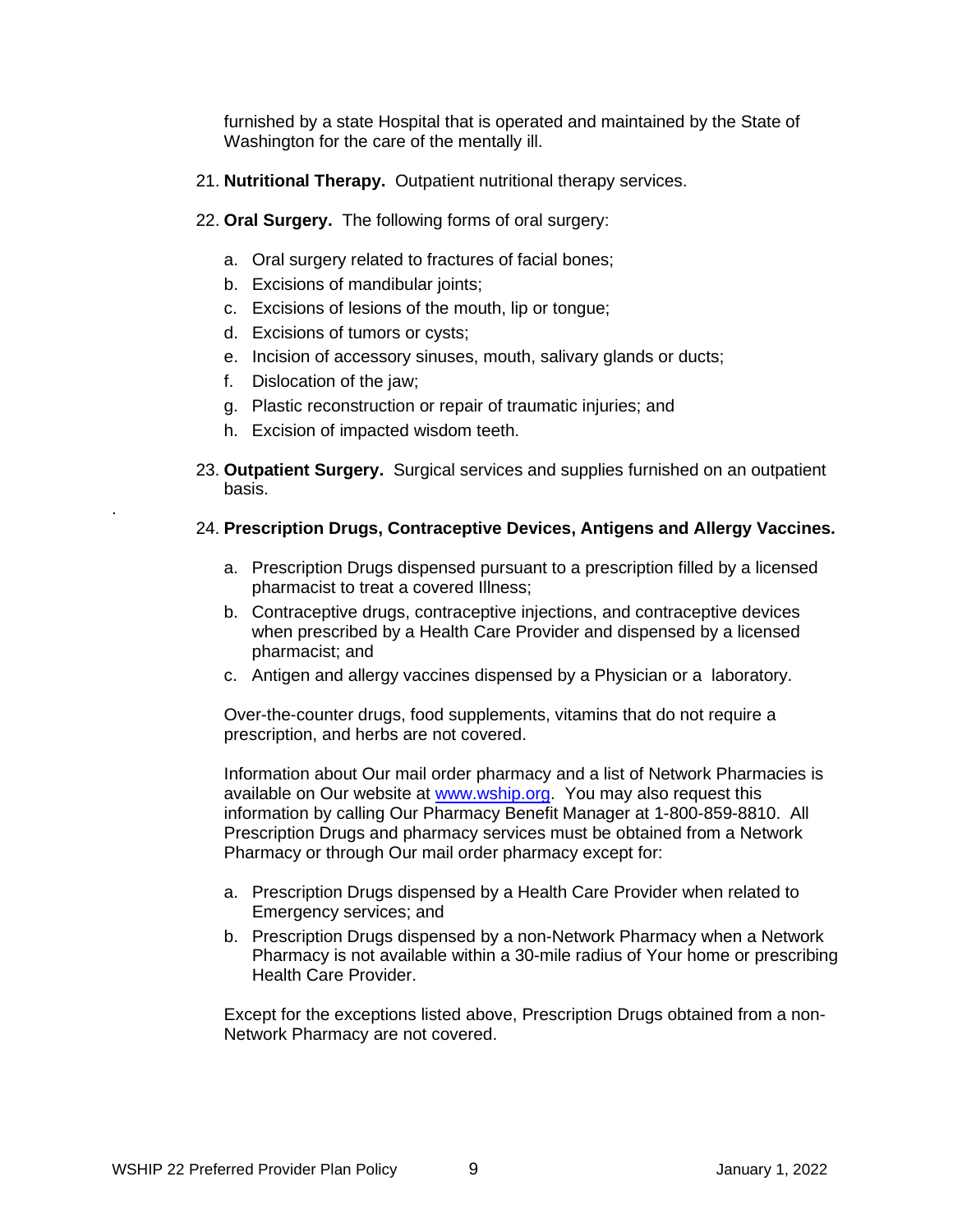Prescription Drug coinsurance (or copays) are per prescription of a 30-day supply or less (90-day supply or less for prescriptions obtained through the WSHIP mail order pharmacy).

When an equivalent generic substitute is available and You request a brandname drug, the brand coinsurance (or copay) will apply. You will also be responsible for the difference in cost between the brand drug and the generic equivalent. This will not apply if Your prescribing Health Care Provider verifies a medical need for use of the brand drug instead of a generic equivalent and it is approved through Our appeals process. A generic drug means a drug that is chemically and therapeutically identical to a brand drug but manufactured at a lower cost. The U.S. Food and Drug Administration (FDA) requires generic drugs to meet the same standards as brand drugs. A brand drug is a drug that is under patent by its original innovator.

This benefit includes a Preferred Prescriptions drug list (formulary) and coverage review programs which may require that certain drugs or drug categories be subject to prior authorization and/or quantity limits. A copy of Our Preferred Prescriptions drug list and information about Our coverage review programs are available on Our website at [www.wship.org](http://www.wship.org/) and from Our Pharmacy Benefit Manager at 1-800-859-8810.

25. **Preventive Health Care.** This benefit covers routine physical exams, routine well-baby care, routine well-women's care, FDA-approved contraceptive devices and implants including the insertion and removal of those devices or implants, routine immunizations for adults and children as recommended by the U.S. Preventative Service Task Force (USPSTF) A and B, the Health Resources and Services Administration (HRSA), and the Advisory Committee on Immunization Practices of the Centers for Disease Control and Prevention (CDC), and routine health screening including newborn hearing loss and visual acuity screening for children. Benefits will be covered under this Preventive Health Care benefit if services are in accordance with the age limits and frequency guidelines according to, and as recommended by, the USPSTF, the HRSA, or the CDC. In the event any of these bodies adopts a new or revised recommendation, this plan has up to one year before coverage of the related services must be available and effective under this benefit. For a list of services covered under this benefit, please visit [www.wship.org](http://www.whsip.org/) or contact Customer Service at 1-800-877-5187. Covered Services that do not meet this criteria will be covered the same as any other Illness.

Services covered under this Preventive Health Care benefit are not subject to cost-sharing.

- 26. **Professional Services.** Professional services, including surgical services and anesthesia services, for the Treatment of Illness that are rendered by a Health Care Provider or at a Health Care Provider's direction. Professional Services do not include professional dental services, except as specifically provided under the Oral Surgery benefit in Section III.B.
- 27. **Rehabilitation and Habilitative Services.** The services of a registered physical therapist, certified speech pathologist or speech therapist (for the purpose of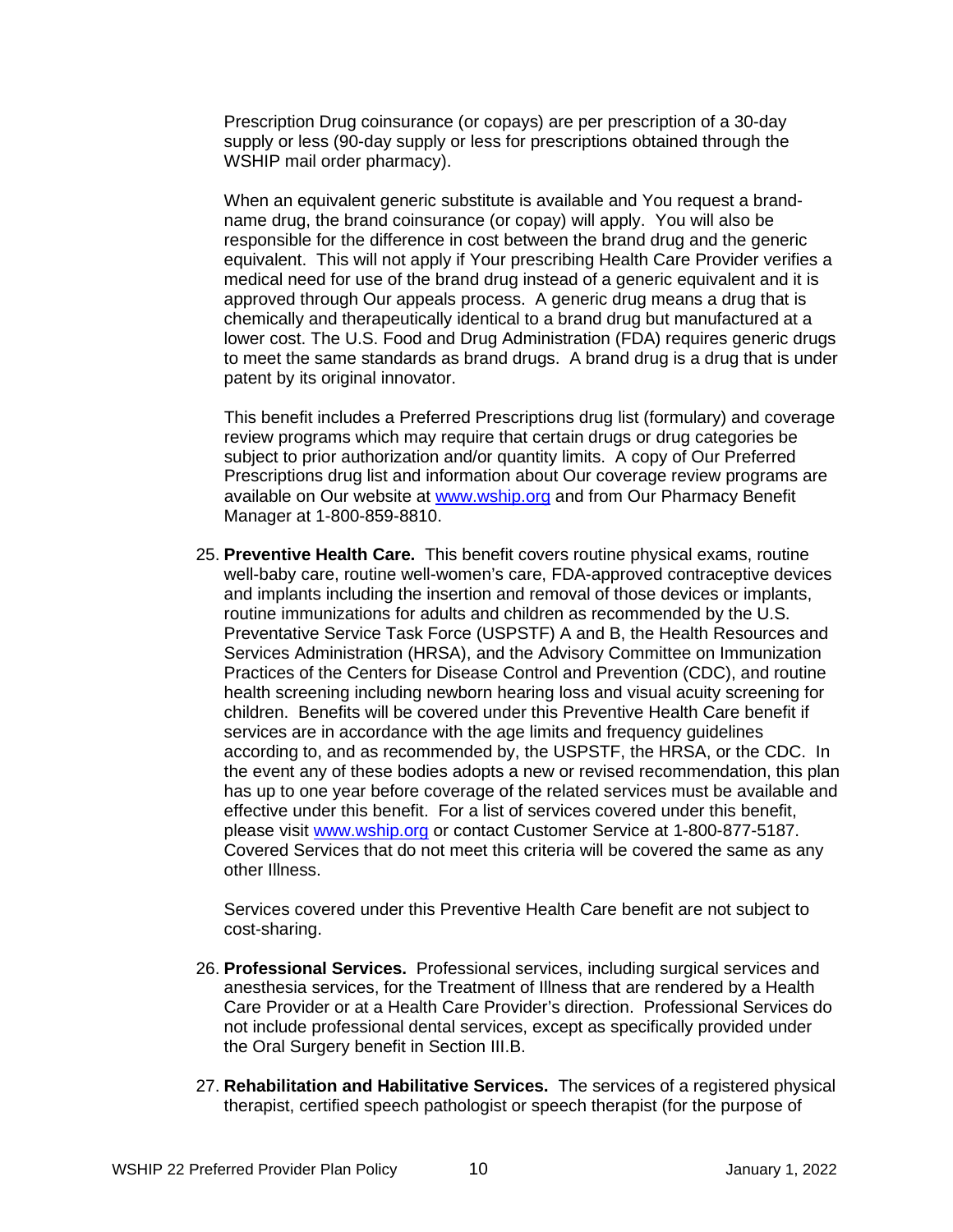restoring lost speech function), licensed occupational therapist, and licensed respiratory therapist. Services must be provided within a Treatment plan prescribed by Your Physician to help restore or improve a function that was lost due to accidental injury or Illness. Rehabilitation therapy services for neurodevelopmental disabilities with documentation from the attending Physician that such care is necessary to prevent further deterioration of the neurodevelopmental disability are Covered Services. Maintenance care and therapy for learning and education disabilities or difficulty are not Covered Services. Inpatient services are limited to a maximum of 30 days per Calendar Year. Outpatient services are limited to a maximum of 25 visits per Calendar Year.

Habilitative Services include Medically Necessary inpatient and outpatient health care services including speech therapy, occupational therapy, physical therapy, aural therapy and devices approved by the FDA. Habilitative Services are therapies that help You keep, learn or improve skills and functioning for daily living within Your environment or to compensate for Your progressive physical, cognitive or emotional Illness. These services include keeping and learning ageappropriate skills and functioning. Chore services to assist with basic needs, vocational or custodial services are not classified as Habilitative Services and are not covered under this Policy. Inpatient services are limited to a maximum of 30 days per Calendar Year. Outpatient services are limited to a maximum of 25 visits per Calendar Year.

28. **Skilled Nursing Facility (SNF).** Room and board at an SNF's lowest semiprivate room rate and the services and supplies that are furnished for medical care therein.

Any SNF confinement is covered only if it is in lieu of Medically Necessary confinement in a Hospital under the supervision of a doctor of medicine or osteopathy (MD or DO).

Benefits for an SNF are limited to 100 days of confinement per Calendar Year.

- 29. **Spinal and Other Manipulative Treatment.** Spinal and other manipulations to treat a covered Illness, injury or condition.
- 30. **Sterilization.** Sterilization is a Covered Service. Reversal of sterilization is not a Covered Service.
- 31. **Tobacco Cessation**. When provided through a WSHIP-Designated Network Provider, services related to tobacco cessation are covered, limited to:
	- a. Participation in a WSHIP-designated program; and
	- b. Approved Prescription Drugs or prescribed over-the-counter drugs or medications for tobacco cessation.
- 32. **Temporomandibular Joint (TMJ) Disorders or Myofascial Pain Dysfunction (MPD).** Medical services and supplies for Treatment of TMJ disorders or MPD.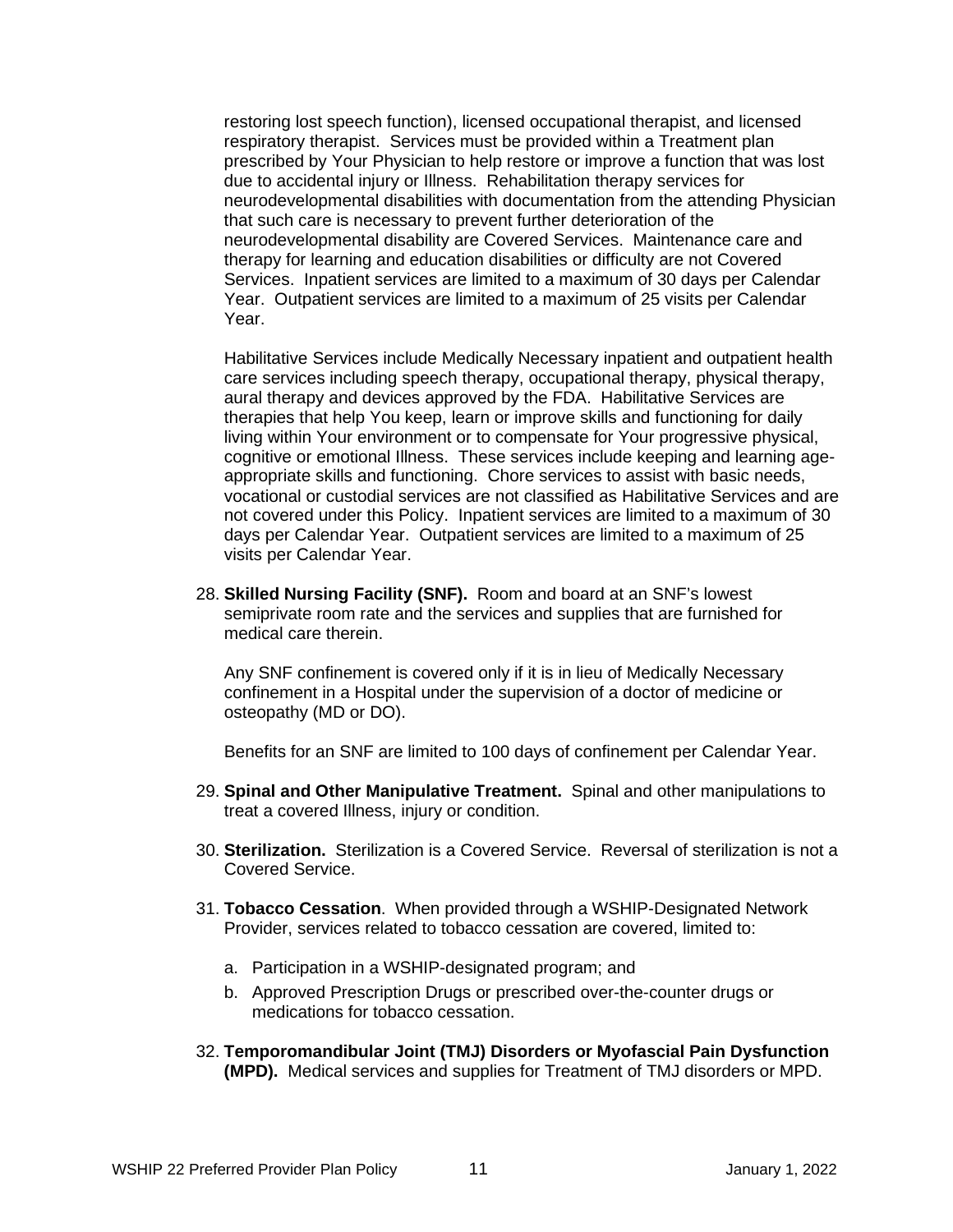33. **Transplant Surgery and Related Expense Benefits**. Solid organ transplants and bone marrow/stem cell reinfusion procedures which meet Our criteria for coverage, and related expenses which We have determined, in advance, to be Medically Necessary are Covered Services subject to all applicable exceptions set forth below. Transplant services must be obtained from a Network Provider. Should covered transplant services not be available from any Network Provider, such services performed by a non-Network Provider will be covered as if they had been obtained from a Network Provider if You have obtained prior authorization from Us.

If You have transplant surgery for which benefits are payable under this Policy, the acquisition costs, including removal and evaluation of the donor organ, bone marrow or stem cells, testing and typing expenses, and donor Physician visits related to the transplant, are Covered Services.

Cornea transplantation, skin grafts, and the transplant of blood or blood derivatives (except for bone marrow or stem cells) are not considered "transplant" services and are covered on the same basis as other Medical Services.

#### 34. **Limited Coverage for Investigational and Experimental Services.**

Investigational and Experimental services are covered only under certain limited circumstances. Your participation in a clinical trial which is researching an emerging technology that has been deemed Investigational by WSHIP may be eligible for coverage when all of the following criteria are met:

- a. The technology must be a Treatment for a condition that is life-threatening and that has a poor prognosis with the most effective available Treatment. A condition is considered to be life-threatening if it has a substantial probability of causing premature death within the immediate foreseeable future.
- b. The technology must be therapeutic, used to directly improve health outcomes, and not for diagnosis or supportive care.
- c. Your request must be to participate in a phase II or phase III clinical trial.
- d. The clinical trial must be conducted under a written research protocol with Institutional Review Board approval.
- e. The clinical trial must be approved by a national body, such as the National Institutes of Health, the National Cancer Center Institute, or the FDA.
- f. The technology must have approval from the appropriate government regulatory bodies, if applicable:
	- 1. Devices must be FDA-approved via one of the following processes:
		- a. PMA (Premarket Approval)
		- b. 510(k)
		- c. HDE (Humanitarian Device Exemption)
	- 2. Drugs must have one of the following: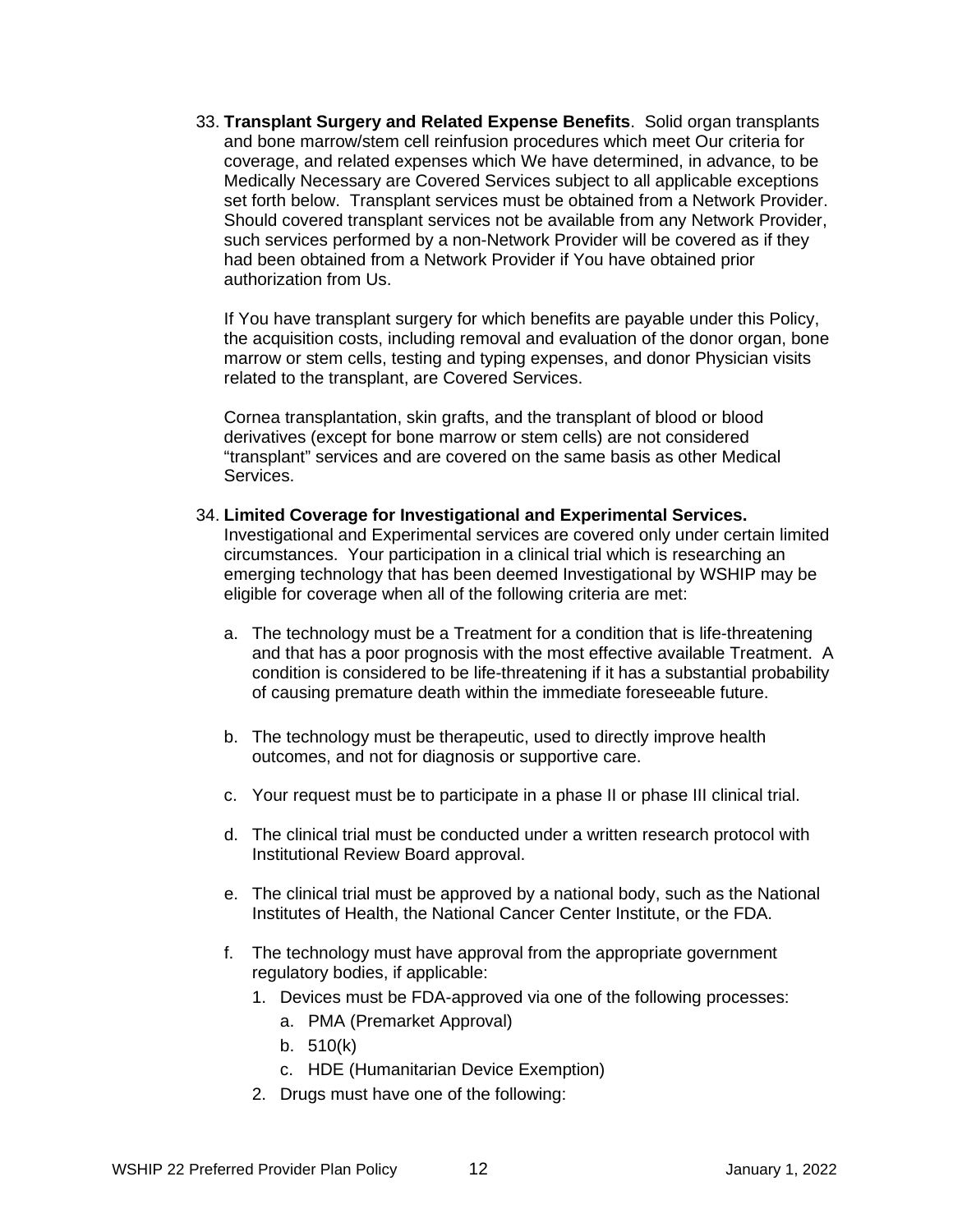- a. Final FDA approval for marketing for at least one indication via the NDA (New Drug Application) process
- b. IND (Investigational New Drug) approval
- g. You must be enrolled in the clinical trial at the time of Treatment for which You are requesting coverage.
- h. Routine costs of a clinical trial eligible for coverage, either in the experimental or control arm, include:
	- 1. Items or services that are typically provided absent a clinical trial (e.g., conventional care);
	- 2. Items or services required solely for the provision of the Investigational item or service being studied, the clinically appropriate monitoring of the effects of the item or service, or the prevention of complications; and
	- 3. Items or services needed for reasonable and necessary care arising from the provision of an Investigational item or service—in particular, for the diagnosis or Treatment of complications.
- i. Investigational costs not eligible for coverage include:
	- 1. The Investigational item or service *itself*, unless otherwise covered outside of the clinical trial;
	- 2. Items and services provided solely to satisfy data collection and analysis needs and that are not used in the direct clinical management of the patient (e.g., monthly CT scans for a condition usually requiring only a single scan); and
	- 3. Items and services customarily provided by the research sponsors free of charge for any enrollee in the trial.

Services provided in a trial that are approved for coverage will have benefits provided as specified in the appropriate benefit category that would ordinarily be assigned. Services provided in a clinical trial that are fully funded by another source may not be covered by Your WSHIP Policy.

A Medical Necessity review to confirm coverage of Experimental or Investigational Treatment prior to beginning Treatment is highly advisable.

## **IV. EXCLUSIONS AND LIMITATIONS**

- **A. Exclusions.** No benefits will be paid or credit given for services or supplies that are not Covered Services or that exceed the Allowed Amount. No payment will be made or credit given for any services, supplies or drugs relating to the following:
	- 1. **Cosmetic and Reconstructive.** Cosmetic or reconstructive services or plastic surgery except:
		- a. As provided in Section III.B, Breast Reconstruction Following Mastectomy;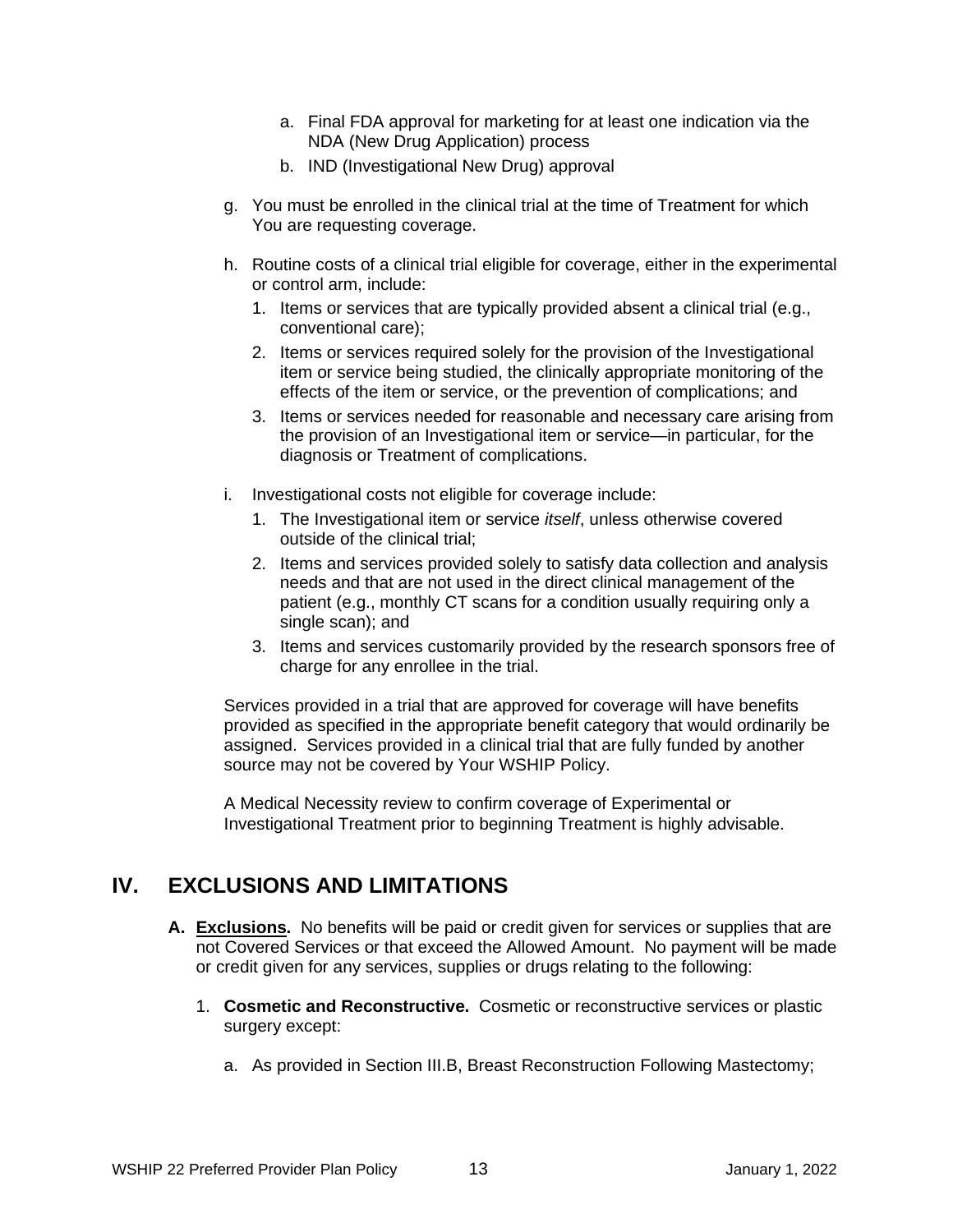- b. Treatment of congenital defects or birth abnormalities for function repair or restoration of any body part when necessary to achieve normal body functioning; or
- c. Reconstructive surgery when incidental to or following surgery resulting from trauma, infection or other Illness that occurs during the coverage period.
- 2. **Counseling.** Marital, family, sexual, vocational, outreach counseling, counseling for life transition problems or job training.
- 3. **Custodial Care.** Custodial Care as defined in Section IX, Definitions.
- 4. **Dental.** Dental exams and Treatment of any kind except as provided in Section III.B, Oral Surgery.
- 5. **Education and Training.** Special education or training except diabetes education as described in Section III.B, Diabetes Education.
- 6. **Fertility.** Fertility or infertility diagnosis or enhancement and any related direct or indirect complications. Examples of excluded items are genetic testing, artificial insemination, in vitro fertilization, embryo transfer, hormone therapy related to fertility and reversal of sterilization.
- 7. **Foot Care.** Routine foot care or Treatment for fallen arches or flat feet.
- 8. **Governmental Medical Facilities.** Treatment provided by a state or federal Hospital or facility that is not a Network Provider unless payment of the charge is legally required.
- 9. **Military and War-Related Conditions; and Illegal Acts.** Treatment for an Illness caused by or related to military service or war-related acts, or Illness caused by Your commission of an illegal act.
- 10. **Not Medically Necessary.** Treatment that We determine is not Medically Necessary as defined in Section IX, Definitions.
- 11. **Obesity and Weight Control.** Treatment of obesity or weight management and any direct or indirect complications from such Treatment. This exclusion applies to all medical Treatment, surgical procedures, medication, or programs for weight reduction, even if You also have an Illness that might be helped by weight loss.
- 12. **Services for Which You Do Not Have to Pay.** Treatment for which no charge is made, no charge would have been made if this Policy were not in effect, or for which You are not legally required to pay.
- 13. **Sexual Dysfunction.** Diagnosis or Treatment of sexual dysfunction regardless of origin or cause, and any direct or indirect complications of such Treatment.
- 14. **Transportation or Travel.** Transportation or travel except for ambulance services described in Section III. B. Ambulance.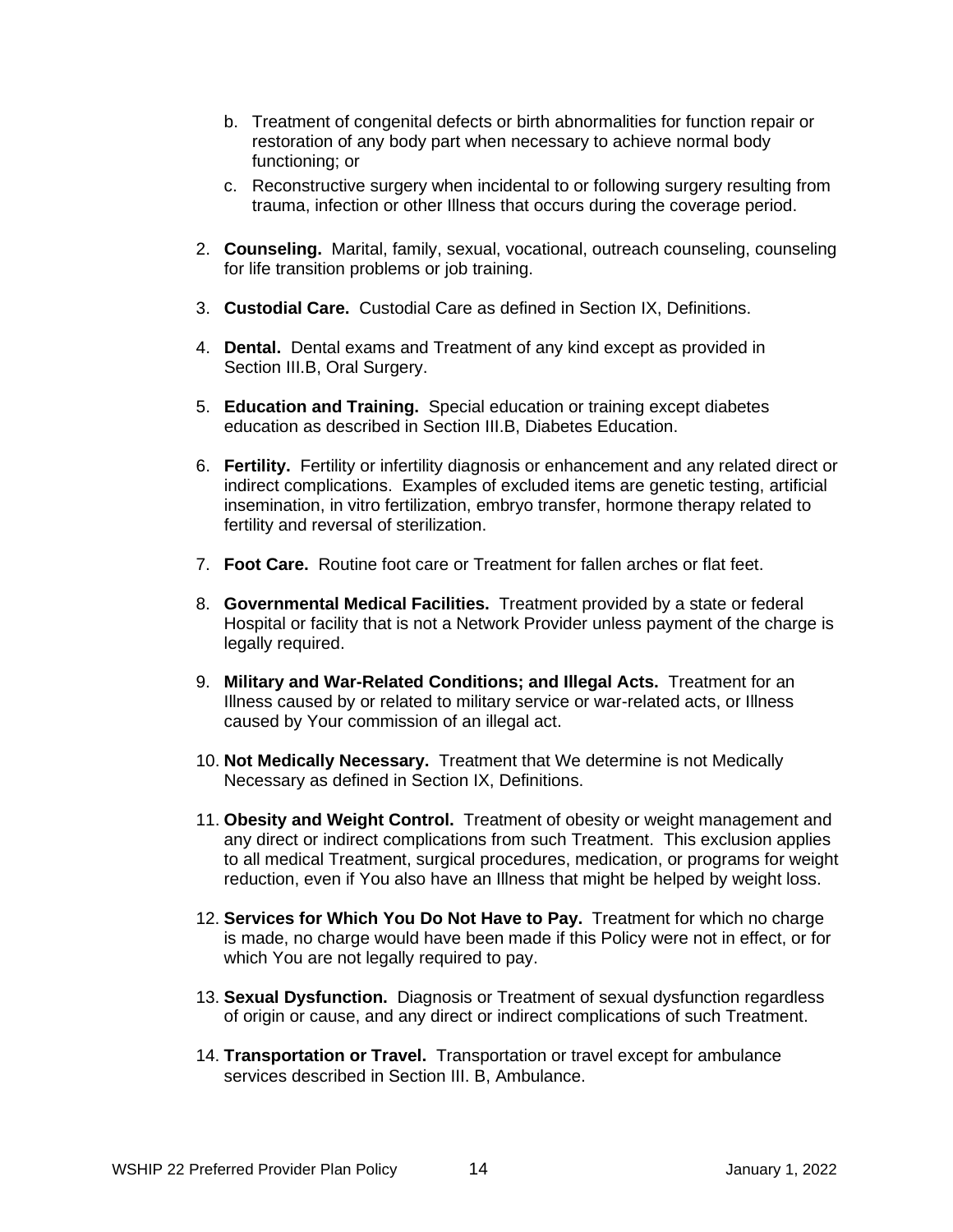- 15. **Vision and Hearing.** Routine vision and hearing exams, vision analysis, contact lenses, eyeglasses, hearing aids, surgery or other procedure or training intended to improve or correct vision or hearing except:
	- a. When due to an accidental injury to the eyes or ears; or
	- b. For the initial contact lenses or eyeglasses after a covered cataract surgery without intra-ocular lens implant.
- 16. **Work-Related Conditions.** Treatment or diagnosis for Illness caused by or related to employment, regardless of whether a claim has been made for workers' compensation, except if You are exempt from state or federal workers' compensation laws.
- **B. Last Payer of Benefits.** This Policy is the last payer of benefits whenever any other benefit is available, even if a claim for such benefits is not properly submitted or pursued. Benefits otherwise payable under this Policy shall be reduced by all amounts paid or payable for health care through any other insurance, health insurance or health benefit plans, including but not limited to self-insured plans and by all Hospital and medical expense benefits paid or payable under any workers' compensation coverage, automobile medical payment or liability insurance (including Personal Injury Protection coverage and Uninsured/Underinsured Motorist coverage), and any Hospital or medical benefit paid or payable under or provided pursuant to any state or federal law or program.

# **V. PREMIUMS, RATE CHANGES, AND COST SHARING**

- **A. Premiums.** Your premiums must be paid on or before the due date or during a 31 day grace period that follows. If Your premium is not received before the end of the grace period, Your coverage ends at the end of the period for which Your premium was paid.
- **B. Rates and Rate Changes.** We may change premium rates for WSHIP policies. We will notify You at least 30 days before any general premium change. WSHIP rates are based on rates in the individual commercial market in Washington State; rates in the commercial market are based on the adjusted community rate. Rates may vary for geographic area, family size, age, tenure discounts, and wellness activities. Your individual rate may also change due to changes in Your age. WSHIP rates vary by age and tobacco use.
- **C. Deductible(s).** The deductible is the amount You must pay each Calendar Year for Covered Services before We pay for Covered Services. Your Policy may have a single deductible for Medical Services only, two separate deductibles for Medical Services and Prescription Drugs, or a combined Medical and Prescription Drug deductible.

The specific dollar amount of Your deductible(s) and when Your deductible(s) apply are contained in the attached Schedule of Benefits.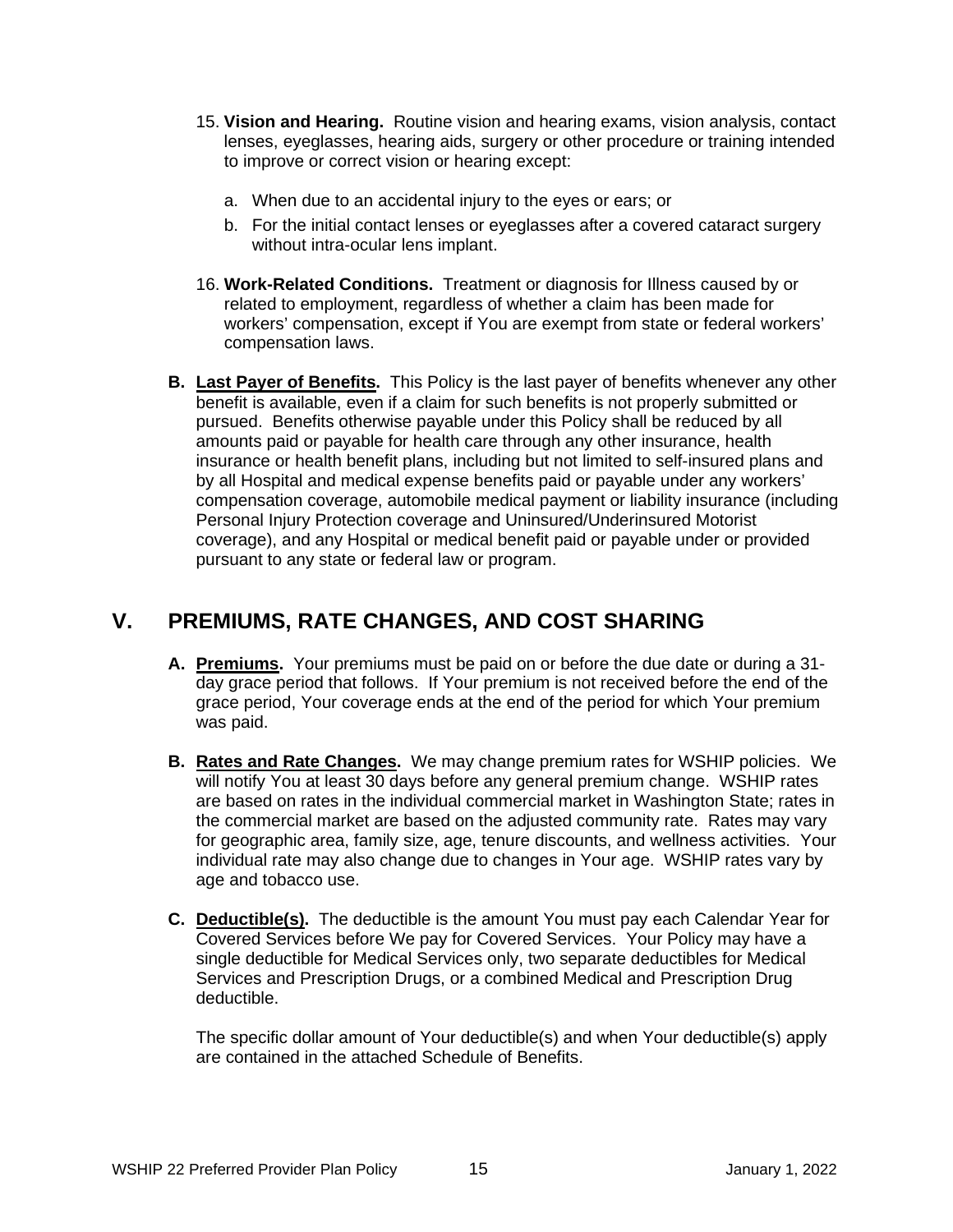You may elect to change to a different WSHIP deductible or plan for which You are eligible, effective on January 1 following the date You request such a change. However, Your deductible may not be decreased, nor may You elect to change to a more comprehensive non-Medicare plan. You may elect to increase Your deductible or move to a less comprehensive non-Medicare plan. The new deductible You choose must be a deductible option We offer on the date the change becomes effective. The change will become effective on January 1 following the date Your request is received. You will be advised of any changes in premium.

**D. Coinsurance and Copays.** Coinsurance is the percentage of the Allowed Amount for Covered Services that You are required to pay after meeting the deductible. Copays are fixed dollar amounts that You are required to pay for certain Covered Services at the time of service. Your Policy requires You to pay a coinsurance for covered Medical Services and a coinsurance or copay for covered Prescription Drugs.

Medical: Your coinsurance percentage for Medical Services covered under this Policy is contained in the attached Schedule of Benefits.

Prescription Drugs: Your coinsurance percentage or copay dollar amount for Prescription Drugs covered under this Policy is contained in the attached Schedule of Benefits. Coinsurance and copays are specified for Prescription Drugs up to a 30 day supply or less (90-day supply or less for prescriptions obtained through the WSHIP mail order pharmacy).

**E. Out-of-Pocket Expense Limit.** If, during a Calendar Year, Your out-of-pocket expenses for covered Medical Services, including the deductible, reach the amount shown on the attached Schedule of Benefits, We will pay at the rate of 100% of the Allowed Amount for the remainder of the Calendar Year. Out-of-pocket expenses include Your deductibles and coinsurance/copay amounts. Any amounts paid for non-Covered Services, amounts in excess of the Allowed Amount, and payments for services beyond a benefit maximum or limit do not qualify as an out-of-pocket expense.

If Your Policy has a separate out-of-pocket expense limit for covered Prescription Drugs, We will pay covered Prescription Drugs at a rate of 100% of the Allowed Amount for the remainder of the Calendar Year after You reach the amount shown on the attached Schedule of Benefits. Out-of-pocket expenses include Your deductibles and coinsurance/copay amounts. Any amounts paid for non-Covered Services or amounts in excess of the Allowed Amount do not qualify as an out-ofpocket expense.

Pharmacy expenses do not apply to the medical out-of-pocket expense limit, and medical expenses do not apply to the pharmacy out-of-pocket expense limit.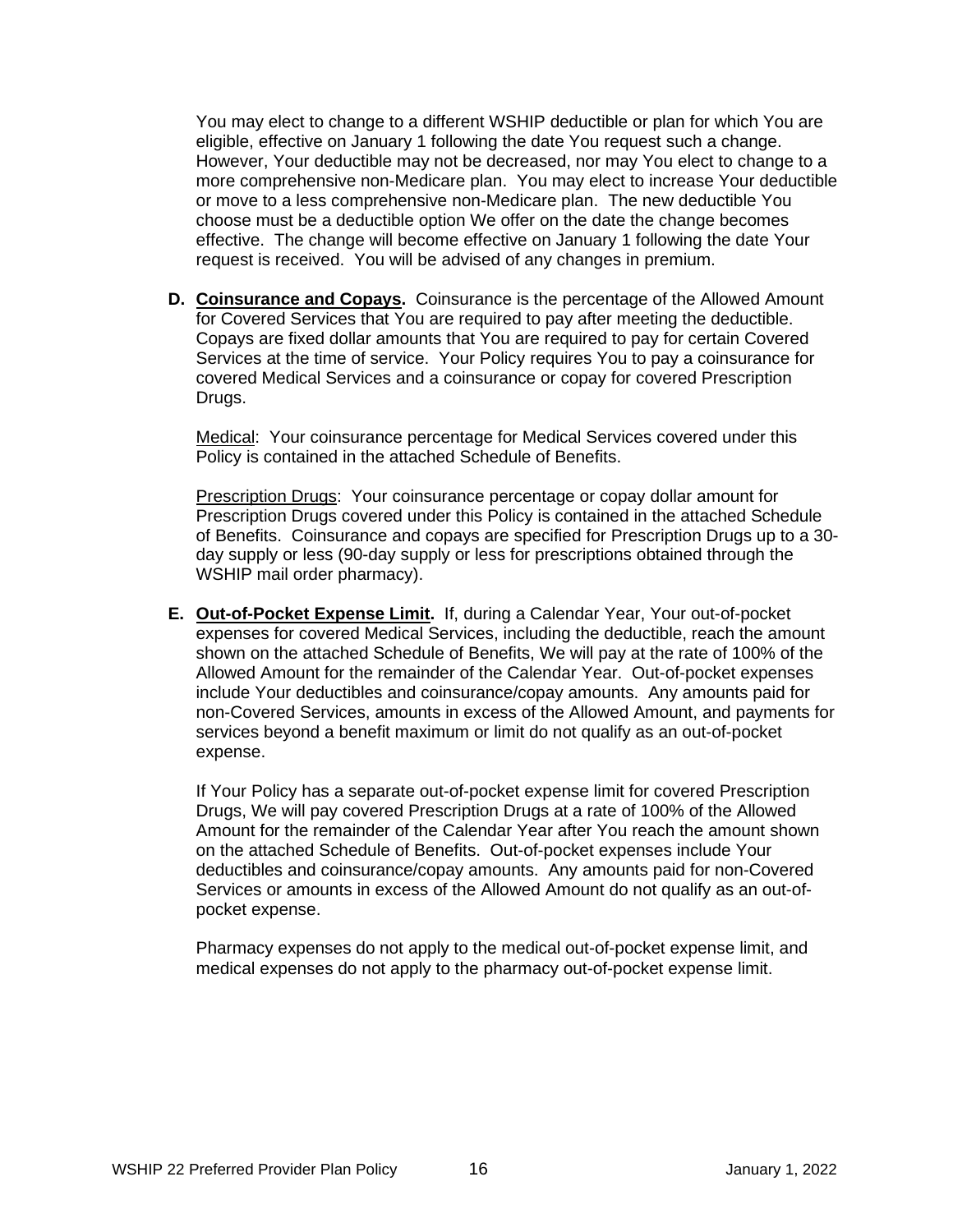# **VI. CARE MANAGEMENT**

Care management services help ensure that You receive appropriate and cost-effective medical care. Your role in the care management process is very important and We encourage You to participate in these services.

Care management services include the following:

**A. Medical Necessity Review.** You can receive a determination in advance about whether a particular service is Medically Necessary by calling Our Medical Necessity review telephone number on Your WSHIP identification card. If the service is Medically Necessary and a Covered Service and You are eligible for coverage on the date of service, then We will pay for the service at the appropriate benefit level. We will not pay for any services that are determined by Us to be not Medically Necessary.

We encourage You to ask Your provider to call Us and request a Medical Necessity review before all admissions to a Hospital, SNF or other covered facility to verify that it meets the required criteria for claims payment. In the case of an Emergency admission, Your provider should request a Medical Necessity review on the first business day following admission. We encourage You to also obtain a Medical Necessity review prior to receiving any of the outpatient Covered Services that are listed on Your identification card.

Medical Necessity reviews let You know ahead of time if the service is Medically Necessary. They also help Us to identify situations that might benefit from case management.

A Medical Necessity review and pre-approval is required for transplant surgery and related expenses.

- **B. Case Management.** Case management is a cooperative process among You, Your Health Care Provider and Us to consider effective alternatives to hospitalization and other high-cost care and to help You to make more efficient use of Your benefits. Your participation in a Treatment plan through case management is voluntary. You should call the same telephone number that is printed on Your identification card for Medical Necessity reviews if You would like to learn more about case management. We may also contact You.
- **C. Other Care Management Programs.** We may offer other care management programs to You from time to time, such as disease management programs for specific diseases or conditions. Disease management programs are designed to help You better understand Your disease and how to avoid problems or complications.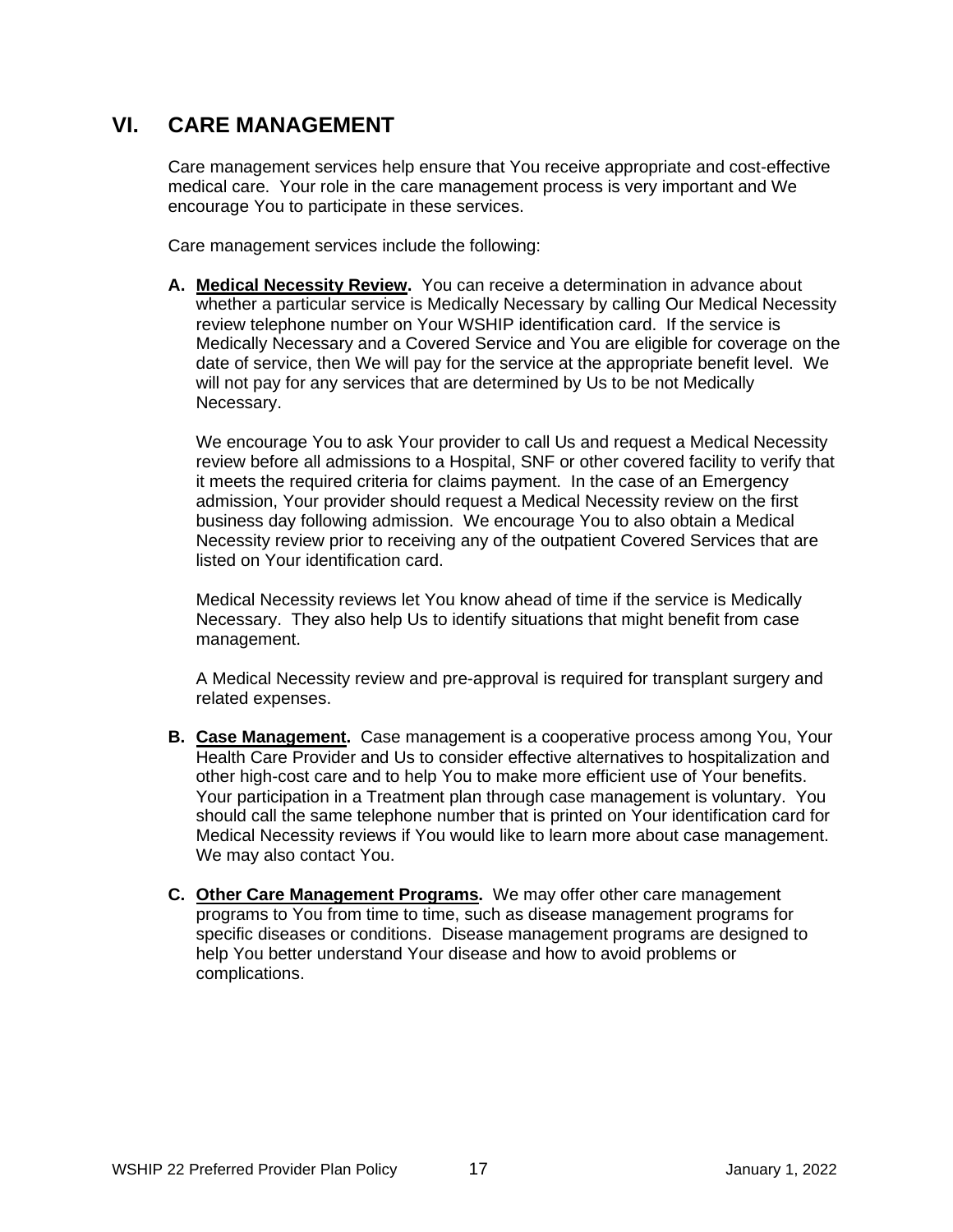## **VII. OTHER INFORMATION**

## **A. Claims for Benefits.**

- 1. **Timely Filing.** Most providers will submit claims to Us directly. Otherwise, You must submit a claim to WSHIP for payment of the benefit. You should submit all claims within 30 days after the service is completed. We must receive all claims within 365 days of discharge for Hospital or other facility expenses, or within 365 days of the date services or supplies were provided. You may obtain a claim form from the Administrator or Pharmacy Benefits Manager.
- 2. **Assignment of Benefits.** Where You have assigned Your right to receive payment for any benefits for Hospital, medical or surgical services to the provider of those services, payment will be paid to the Hospital or the provider of the services. If You have not assigned the benefits, We, at Our option, will pay You or the Hospital or other provider of the services.
- 3. **Misstatement of Age.** If Your age has been misstated in application materials, the premium payable under this Policy shall be adjusted for the correct age and You will be responsible for payment of the adjusted premium from the effective date of coverage. We will refund any overpayment of premium by You.
- 4. **Overpayment.** If We pay a benefit under this Policy and it is later shown that a lesser amount should have been paid, We are entitled to a refund of the excess payment and We may deduct any such amount from future amounts payable to You or on Your behalf. In the absence of fraud or intentional misconduct, We will not request refunds for overpayments made more than 365 days from the date the overpayment was made by Us.
- **B. Eligibility Verification.** You are required to complete and return an eligibility verification and residency form yearly or upon request. Your Policy is subject to termination in accordance with Section II.C, Termination of Coverage, in the event You fail to return the requested information.
- **C. Entire Contract.** This Policy, and any attachments, is the entire contract of insurance.
- **D. False or Misleading Statements.** If benefits are paid in error due to intentionally false or misleading statements made by You or on Your behalf, including intentionally false or misleading statements in application materials, We may, at Our option, deny Your claims, terminate Your coverage or rescind Your coverage under this Policy as of the effective date. (See also Section II.C, Events of Termination.) We may also refund premiums previously paid and recover claims and administrative costs from You or other persons responsible for the intentionally false information.
- **E. Legal Action.** Your right to take any legal action against Us is subject to the civil immunity provision of RCW 48.41.190.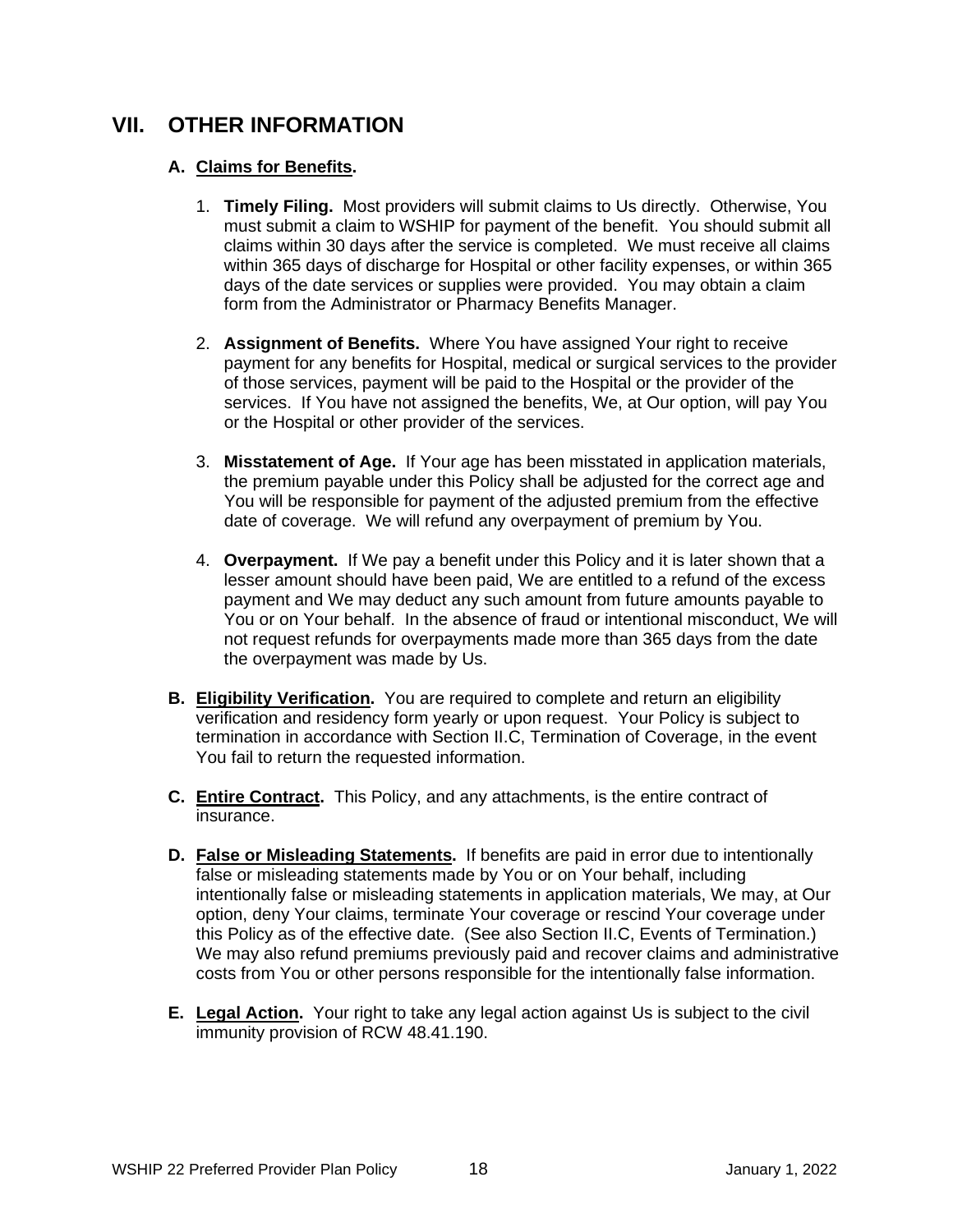- **F. Notices.** Any notice We are required to send to You will be considered to be delivered if it is mailed to You at the most recent address provided by You to Us. We will use the date of postmark in determining the date of Our notification. If You are required to submit notice to Us, it will be considered delivered on the postmark date or, if not postmarked, the date We receive it.
- **G. Notice of Information Use and Disclosure.** In the course of administering Your benefits and as permitted by law, We may collect, use, or disclose certain information about You. This personal information may include health information, or personal data such as Your address, telephone number or Social Security Number. We may receive this information from, or release it to, Health Care Providers, insurance companies, or other sources. We are required by law to maintain the privacy and security of Your personal health and financial information and to provide You with a notice of Our legal duties and privacy practices. That notice is provided separately.

We may use or disclose Your information for reasons including the following:

- 1. For payment: To determine eligibility, to process claims for benefits, to coordinate benefits with other health plans and insurers, and to collect premiums.
- 2. For healthcare operations: To operate Our program, including determining the cost of benefits, to provide care and case management services; to support grievance or quality review boards, for audit or accreditation programs or other necessary business purposes; and to fulfill Our obligations under this Policy.
- 3. To You or to Your representative.

Your information may also be collected, used, or released as required or otherwise permitted by law.

To safeguard Your privacy, We take care to ensure that Your information remains confidential. If a disclosure of Your information is not related to a routine business function or required by law, We remove anything that could be used to easily identify You or We obtain Your prior written authorization. You also have the right to request inspection and/or amendment of records retained by Us that contain Your personal information.

This is a summary of Our privacy policy**.** Further information and a copy of Our privacy policy is available from the Administrator and on Our website.

- **H. Notification of Address Change.** You are required to notify Us of a change in Your physical residence or mailing address within 30 days of such change.
- **I. Notification of Tobacco Use Change.** If Your tobacco use status changes, You must notify Us immediately. We will provide You with a tobacco use affidavit form to fill out and return to Us. If Your status changes from smoker to non-smoker, You will be eligible for the non-smoker (lower) premium rate after You have been tobaccofree for a period of 12 months. The rate change will be effective the month following receipt of Your affidavit stating that You have been tobacco-free for the past 12 months.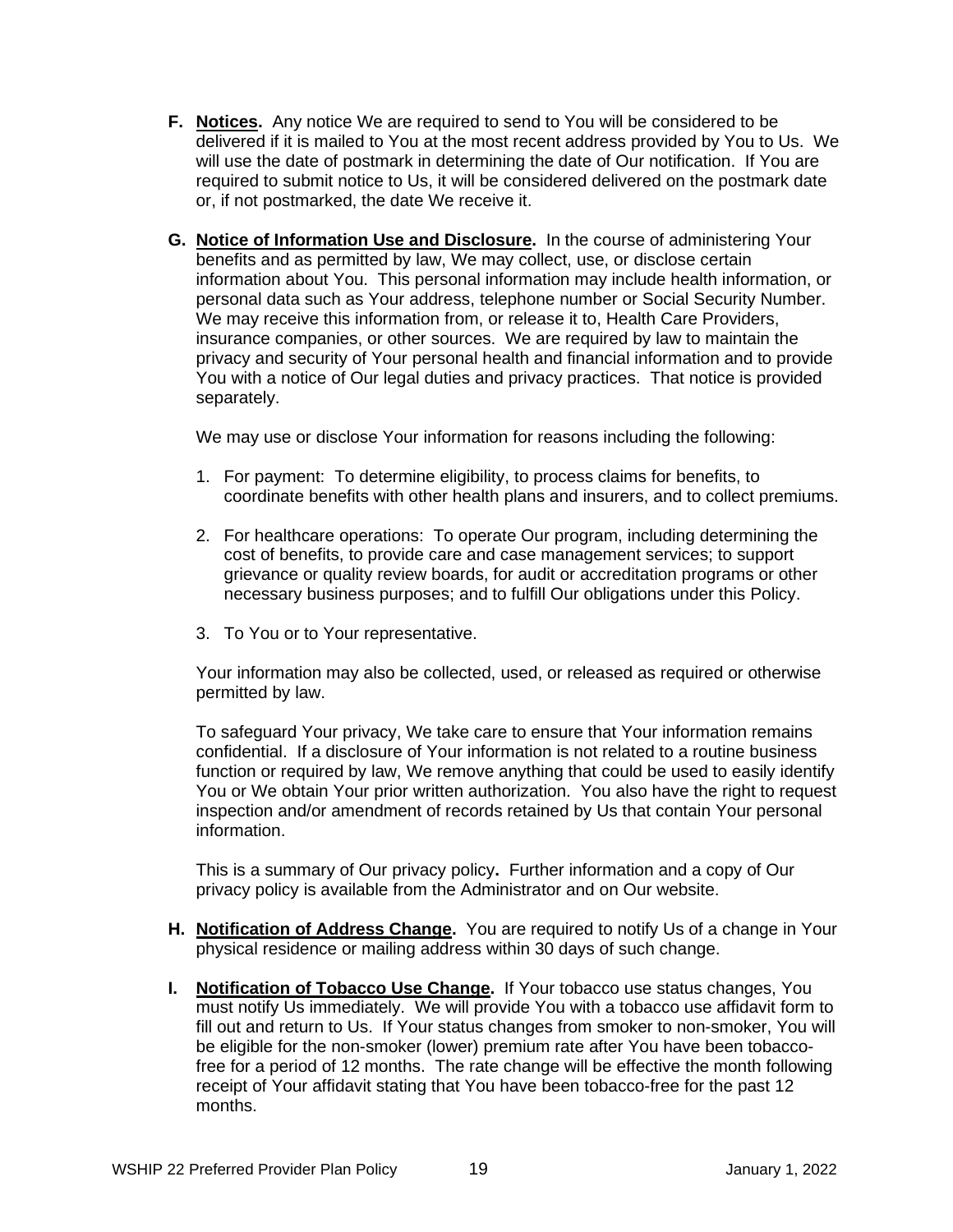## **J. Third-Party Recoveries.**

- 1. **Subrogation.** If You are injured and have the right to recover damages from a responsible third party (someone other than You or Us), benefits under this Policy will still be paid. However, We have the right (called "subrogation"), to the fullest extent permitted by law, to recover directly from the third party to the extent of benefits We have paid on Your behalf for Illness or injury after You have been fully compensated for Your loss. We may at Our election either (1) assert Our right to recover benefits directly from the third party in Our name, or (2) sue any such third party in Your name, and have a security interest in and lien upon any recovery to the extent of the amount of benefits paid by Us and for Our expenses in obtaining a recovery, in both circumstances, after You have been fully compensated for Your loss. You or Your representative must cooperate in Our effort to collect from the third party who is responsible for Your injury. Failure on Your part to cooperate with Us in this effort may result in Your being fully responsible for the cost of the subrogated amounts. By providing benefits under this Policy, We are not acting as a volunteer and are not waiving any rights to subrogation.
- 2. **Reimbursement.** If You or Your representative obtain a recovery from a third party who is responsible for compensating You for Your injuries or Illness, to the fullest extent permitted by law, after You have been fully compensated for Your Loss. We are entitled to the proceeds of any settlement or judgment that results, up to the amount of benefits paid by Us for the Illness or injuries caused to You. In recovering benefits provided, We may at Our election either hire Our own attorney or be represented by Your attorney. If We choose to be represented by Your attorney, We will pay, on a contingent basis, a reasonable portion of the attorney fees which are necessary for asserting Our right of recovery in the case, not to exceed 20% of the amount We seek to recover. We will not be required to pay for any legal costs incurred by You on Your behalf, and You will not be required to pay for any legal costs incurred by Us on Our behalf. You must protect Our interests in any negotiation regarding settlement of Your claim against a third party. Before accepting any settlement on Your claim against a third party, You must notify Us in writing of any terms or conditions offered in settlement, and You must notify the third party of Our interest in the settlement pursuant to this contractual provision. If You retain an attorney or other agent to represent You in the matter, You must require Your attorney or agent to reimburse Us directly from the settlement or recovery after You have been fully compensated for Your loss. By providing benefits under this Policy, We are not acting as a volunteer and are not waiving any rights to reimbursement.

# **VIII. GRIEVANCES AND APPEALS**

## **A. Complaints and Appeals.**

1. **Complaints.** If You have a complaint about Our services or about a benefit or coverage decision or any other WSHIP decision regarding Your Policy, please contact Our Customer Service department. The complaint process lets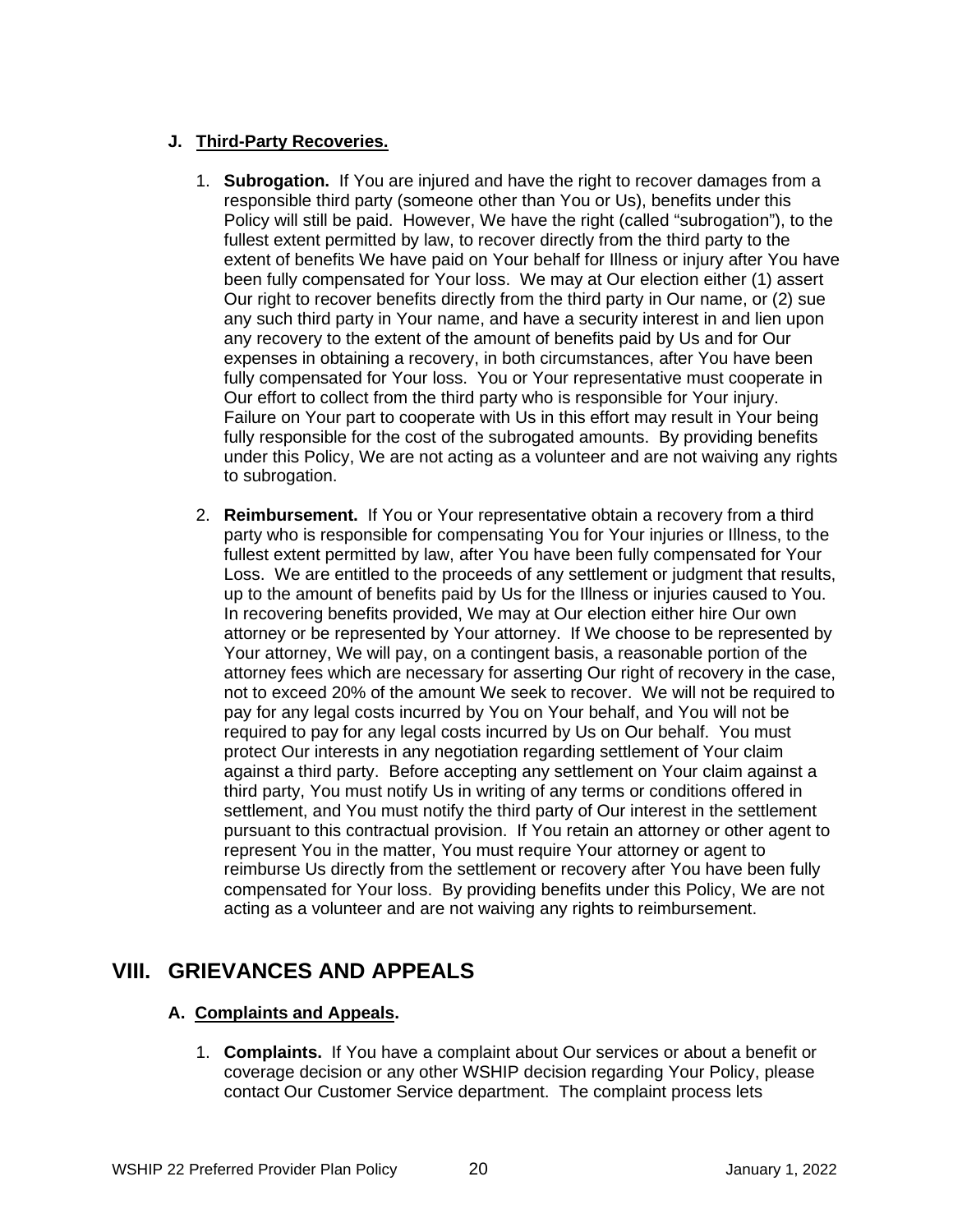Customer Service quickly and informally correct errors, clarify decisions or benefits, or take steps to improve Our service.

2. **Appeals.** If You are not satisfied with Our response to a complaint or Your complaint is a request that We reconsider Our decision to deny, modify, reduce, or end payment, coverage or authorization of coverage, You will need to submit Your complaint as a formal appeal. You or Your authorized representative will need to request an appeal within 90 days of the event giving rise to the appeal. Following receipt of Your appeal, We will let You know if We need more information to respond to Your complaint. We will review Your complaint and respond as soon as possible, but not more than 30 calendar days after receiving the information requested to review Your complaint.

Your appeal rights and the appeal process are described below. If You have questions about the appeal process, please contact Our Customer Service department for assistance.

### **B. General Grievance and Appeal Rights.**

If You are aggrieved by one of Our actions or decisions, You may pursue up to three levels of appeal. The first two levels are internal: first to the Administrator and second to Our grievance committee. The third level of appeal is external and may be made to a designated Independent Review Organization (IRO). IRO review is available only for appeals of decisions relating to the denial, modification, reduction, or termination of coverage of or payment for health care services. You may appeal to the IRO only after completion of Our internal review process.

### **C. Internal Appeal Process.**

#### 1. **Appeal to the Administrator.**

- a. You must notify the Administrator of Your request for appeal within 90 days of the event giving rise to the appeal. We have delegated the Administrator's responsibility for first-level appeals related to pharmacy benefit coverage issues to Our Pharmacy Benefit Manager.
- b. Within five business days, the Administrator will respond to You in writing confirming receipt of the appeal request, the date it was received, the nature of the complaint, and the resolution requested.
- c. The Administrator will investigate the complaint, consider all information submitted by You, and make its decision within 30 days of receipt of the complete information needed to respond to the appeal.
- d. The Administrator will notify You of its decision in writing and inform You of any further appeal options.
- e. The written notice will explain the decision and any supporting coverage or clinical reasons and will specifically refer to any supporting documents. If the Administrator fails to make its decision within 30 days of its receipt of the complete information needed to respond to the appeal, such failure is deemed to be an adverse decision and You may appeal to the next level.
- f. If a complaint involves denial of coverage of a service and You provide written notice to the Administrator of a need for a speedy appeal process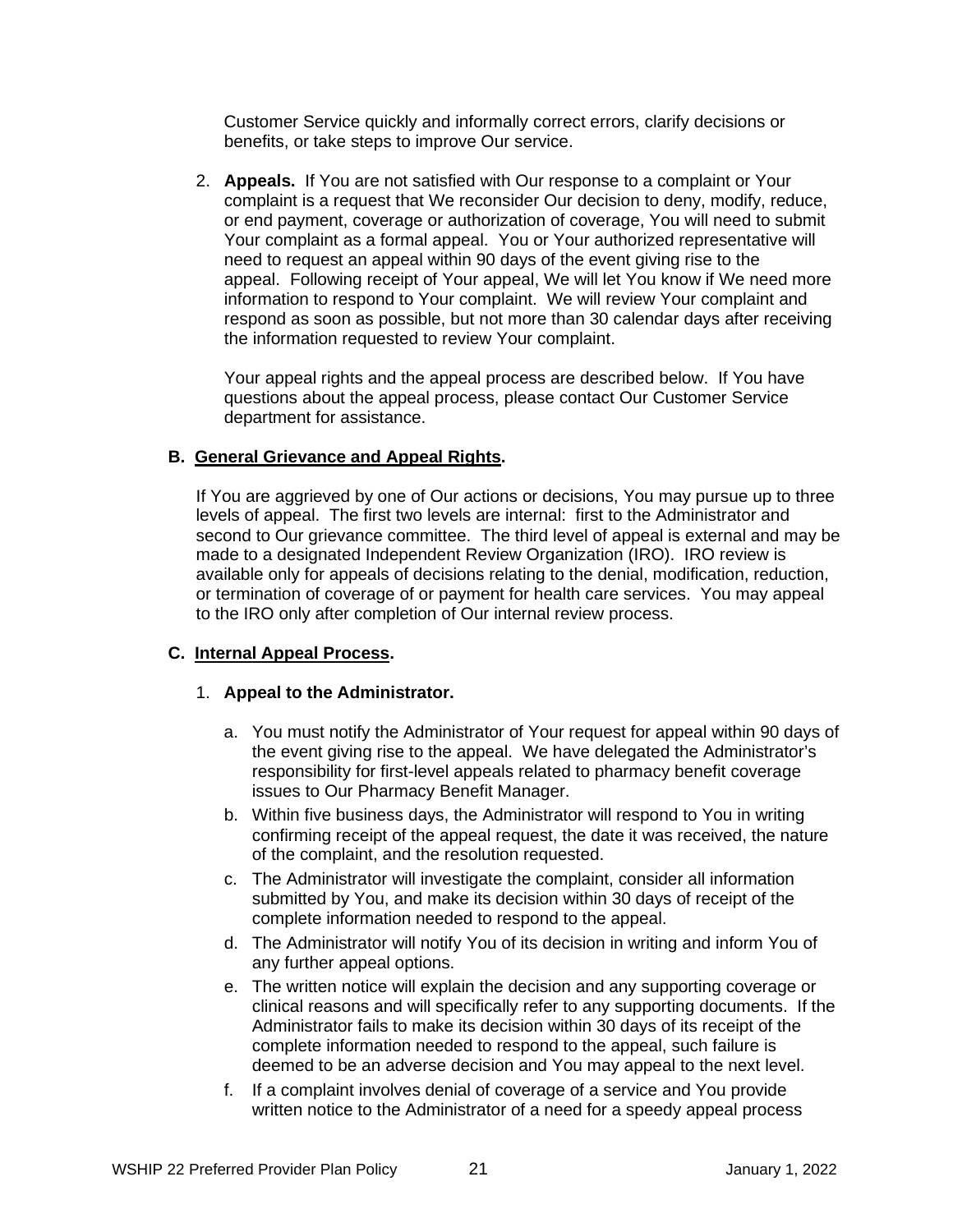because the regular appeal process timelines could seriously jeopardize Your life, health, or ability to regain maximum function, the Administrator will provide its written decision within 72 hours of receipt of the appeal request.

### 2. **Appeal to Our Grievance Committee.**

- a. You must notify the Administrator of Your request for appeal to Our grievance committee within 90 days of an adverse decision by the Administrator and include a written description of the complaint.
- b. Within five business days, the Administrator will respond to You in writing confirming receipt of the appeal request, the date it was received, the nature of the complaint, and the resolution requested. Within two business days of sending this notice, the Administrator will forward the appeal, with all relevant information from its files, to Our grievance committee.
- c. Our grievance committee will investigate the complaint, consider all information submitted by You, and make its decision within 30 days of its receipt of the complete information needed to respond to the appeal. The grievance committee may engage independent medical and legal experts to assist in the review process.
- d. Our grievance committee will notify You of its decision in writing and inform You of any further appeal options. The written notice will explain the decision and any supporting coverage or clinical reasons and will specifically refer to any supporting documents. If Our grievance committee fails to make its decision within 30 days of its receipt of the complete information needed to respond to the appeal, such failure is deemed to be an adverse decision and You may appeal to the next level (if applicable).
- e. If a complaint involves denial of coverage of a service, and You provide written notice to the Administrator of a need for a speedy appeal process because the regular appeal process timelines could seriously jeopardize Your life, health, or ability to regain maximum function, Our grievance committee will provide its written decision within 72 hours of its receipt of the appeal request.

### **D. External Appeal Process.**

- 1. If Our grievance committee affirms a decision to deny, modify, reduce, or terminate coverage of or payment for health services, You may appeal the decision to an IRO by notifying the Administrator within 30 days of receipt of the grievance committee's written decision.
- 2. The Administrator will gather all relevant documents and deliver them to the IRO within three business days of receiving Your request for appeal.
- 3. The IRO, made up of persons not associated with Us, will review Your complaint and make a decision. The IRO will provide its decision in writing to You and Us within 20 days of Your request for appeal. We will pay the charges for the IRO's review and written report.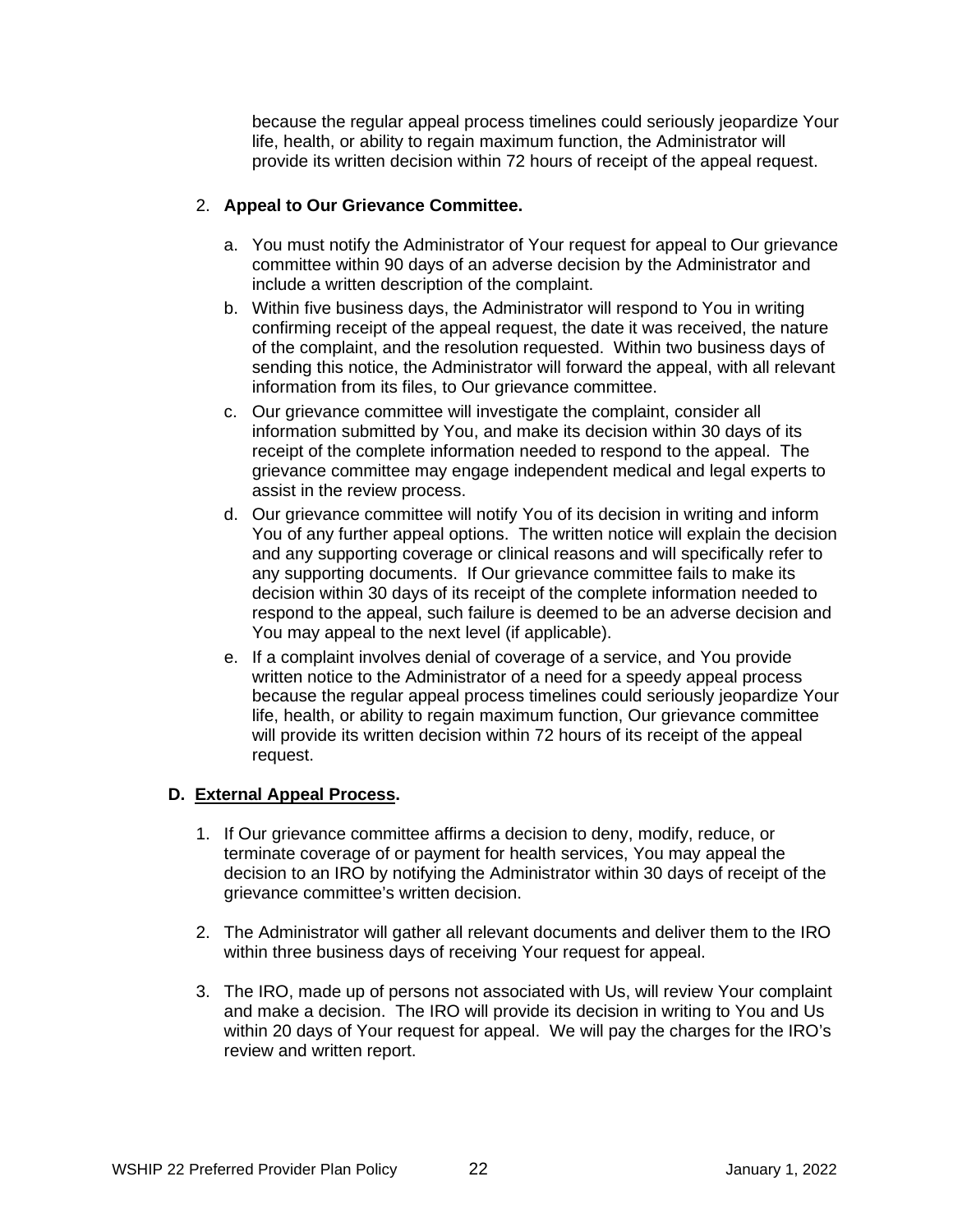#### **E. Services During Appeal Process.**

If Your complaint contests a coverage decision and such decision was based on a finding of no Medical Necessity, We will continue to provide the service until the appeal is completed. Upon completion of the appeal process, if We continued to provide the service in question and it is determined that the coverage was properly denied, You will be responsible for the cost of the services provided.

## **IX. DEFINITIONS**

"**Administrator**" means the entity identified in the cover letter sent with Your Policy as the Administrator or such other entity as identified by Us to You in writing.

"**Allowed Amount**" means, for services or supplies received from a Network Provider, the amount agreed upon by Us and the Network Provider for the Covered Service. For services or supplies received from a non-Network Provider, the Allowed Amount will be no greater than the maximum amount We otherwise would have allowed had the Covered Service been furnished by a Network Provider. We reserve the right to determine the Allowed Amount for any service or supply.

"**Calendar Year**" means, with respect to the first Calendar Year, the period beginning on the Policy effective date and ending on December 31 of the same year; with respect to all other Calendar Years, the period beginning on January 1 and ending on December 31.

#### "**Catastrophic Health Plan**" means:

(a) For grandfathered health benefit plans (under the Affordable Care Act) issued before January 1, 2014, and renewed thereafter, Catastrophic Health Plan means:

 (i) In the case of a contract, agreement, or policy covering a single enrollee, a health benefit plan requiring a calendar year deductible of, at a minimum, one thousand seven hundred fifty dollars and an annual out-of-pocket expense required to be paid under the plan (other than for premiums) for covered benefits of at least three thousand five hundred dollars, both amounts to be adjusted annually by the insurance commissioner; and

 (ii) In the case of a contract, agreement, or policy covering more than one enrollee, a health benefit plan requiring a calendar year deductible of, at a minimum, three thousand five hundred dollars and an annual out-of-pocket expense required to be paid under the plan (other than for premiums) for covered benefits of at least six thousand dollars, both amounts to be adjusted annually by the insurance commissioner.

(b) In July 2008, and in each July thereafter, the insurance commissioner shall adjust the minimum deductible and out-of-pocket expense required for a plan to qualify as a Catastrophic Health Plan to reflect the percentage change in the consumer price index for medical care for a preceding twelve months, as determined by the U.S. Department of Labor. For a plan year beginning in 2014, the out-of-pocket limits must be adjusted as specified in section 1302(c)(1) of the Affordable Care Act, as amended. The adjusted amount shall apply on the following January 1st.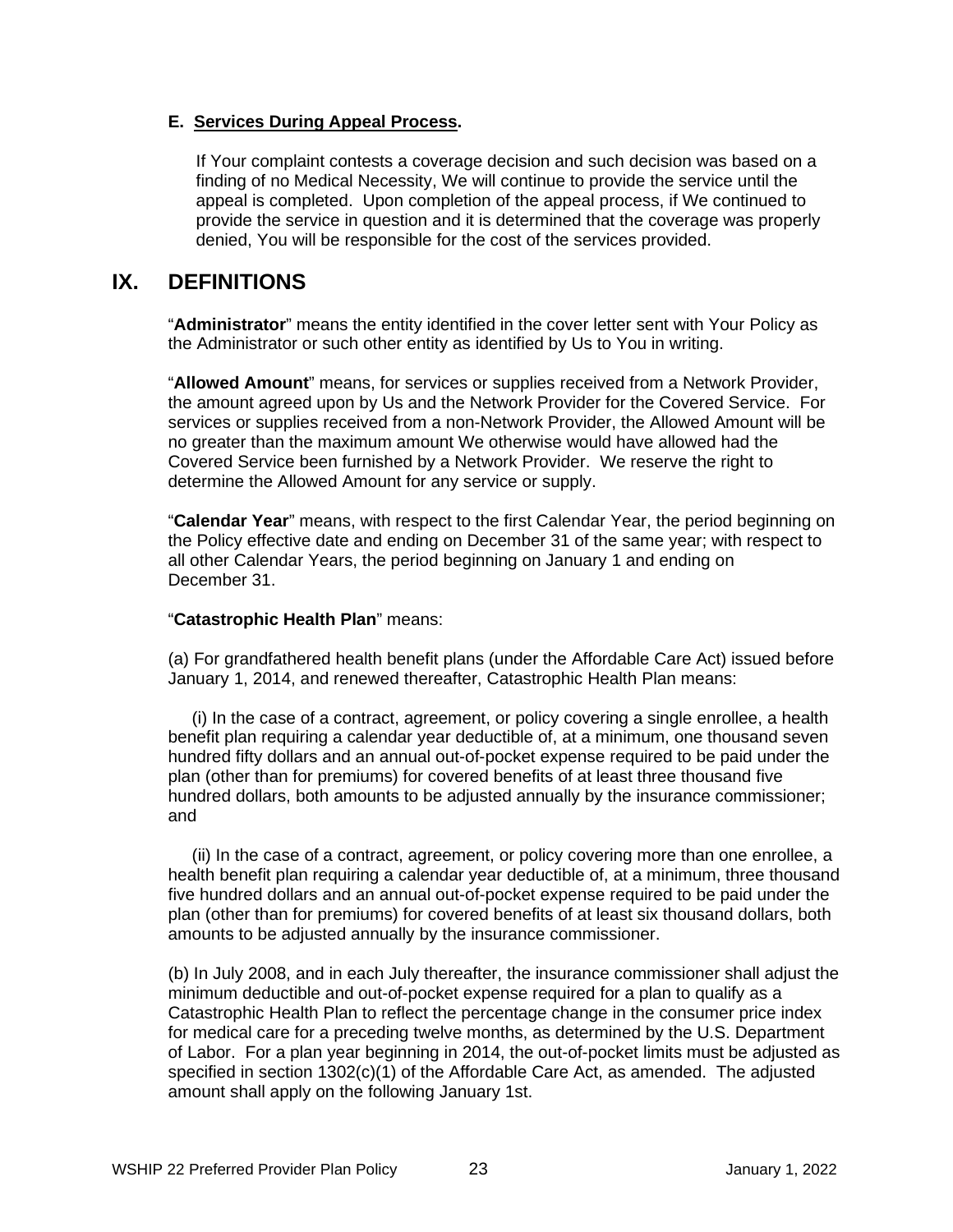(c) For health benefit plans issued on or after January 1, 2014, Catastrophic Health Plan means:

 (i) A health benefit plan that meets the definition of "catastrophic plan" set forth in section 1302(e) of the Affordable Care Act, as amended; or

 (ii) A health benefit plan offered outside the exchange marketplace that requires a calendar year deductible or out-of-pocket expenses under the plan, other than for premiums, for covered benefits, that meets or exceeds the commissioner's annual adjustment under (b) above.

"**Covered Services**" include the services listed in Section III.B, of the Policy.

"**Custodial Care**" means care that does not require the regular services of a Health Care Provider and is designed primarily to assist You in the activities of daily living. Custodial Care includes, but is not limited to, help in walking, getting in and out of bed, bathing, dressing, feeding and preparation of special diets, and supervision of medications that are ordinarily self-administered.

"**Dependent Child**" or "**Dependent Children**" means all minor, natural or adopted children of Yours who have not reached the age of 26. Dependent Child or Dependent Children also includes such children over the age of 26 who are dependent on You for support and maintenance by reason of developmental disability or physical handicap, provided that proof of such incapacity is submitted to Us within 31 days of the Dependent Child's attainment of age 26.

"**Designated Network Provider.**" See "Network Provider" below.

"**Durable Medical Equipment**" is equipment that can withstand repeated use, is primarily and customarily used to serve a medical purpose, is useful only in the presence of an Illness and is used in a home setting. Durable Medical Equipment includes Hospital beds, wheelchairs, walkers, crutches, canes, glucose monitors, external insulin pumps, oxygen and oxygen equipment. We, in Our sole discretion, will determine if equipment will be made available on a rental or purchase basis. Durable Medical Equipment does not include domestic or recreational equipment such as air conditioners, spas and exercise equipment, even if prescribed by a Physician.

"**Emergency**" means the sudden, unexpected onset of a medical condition that in the reasonable judgment of a prudent person is of such a nature that failure to render immediate care by a licensed medical provider would place Your life in danger, or cause serious impairment to Your health.

"**Health Care Provider**" means any Physician, facility or health care professional duly licensed and entitled to reimbursement for health care services.

"**Home Health Agency**" means a public or private agency or organization licensed and operated as a Home Health Agency in accordance with state law.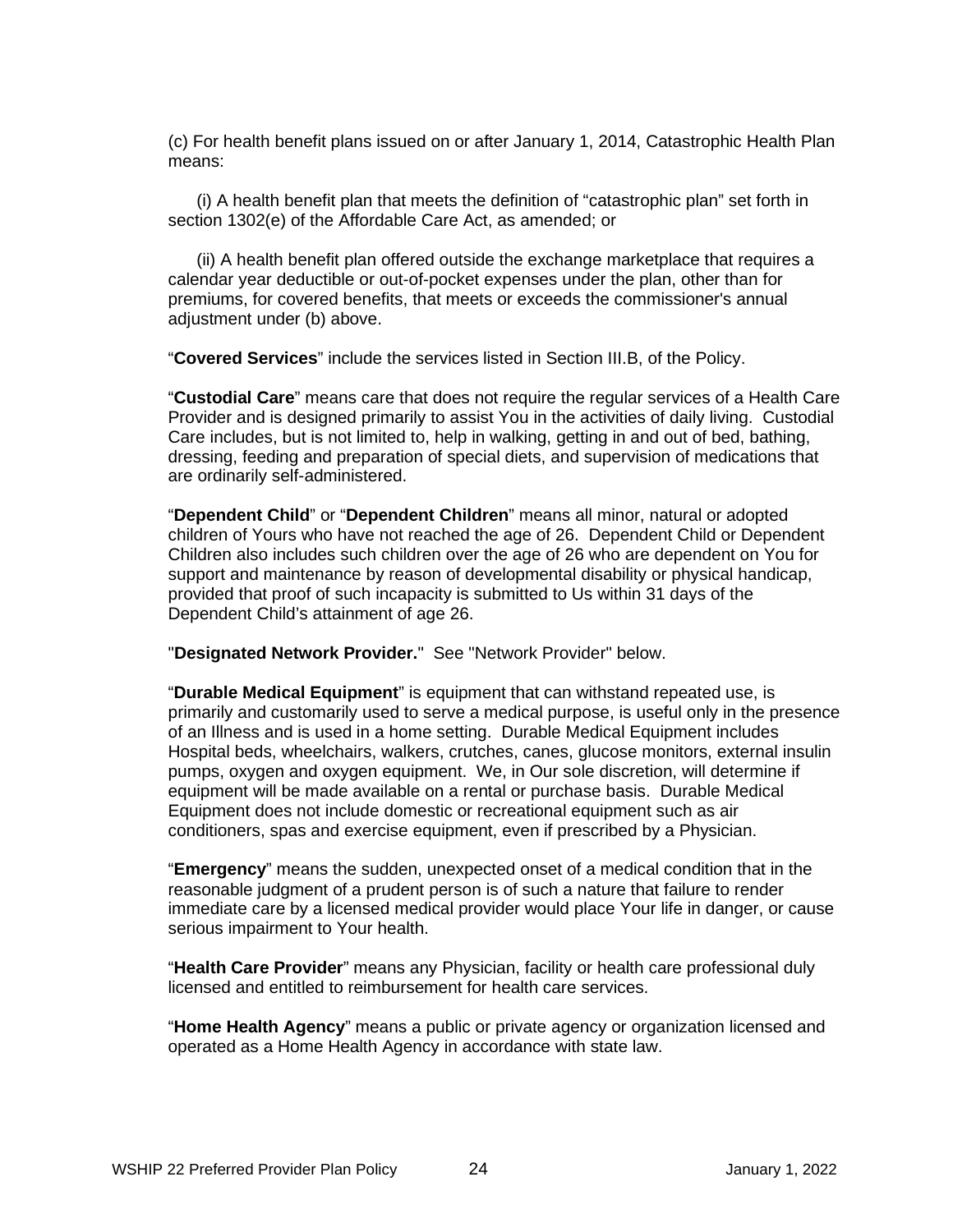"**Home Health Care Plan**" means a plan for Your continued care and Treatment by a Home Health Agency. The Home Health Care Plan must be approved in advance in writing by Your attending Physician.

"**Hospice Care**" means a coordinated, interdisciplinary program provided by a licensed hospice agency to meet Your physical, psychological and social needs when You are terminally ill as certified by Your attending Physician.

"**Hospital**" means a facility licensed by the state as a Hospital that provides diagnosis, Treatment, and care of persons over a continuous period of twenty-four hours or more.

When Treatment is needed for mental disease or disorder, "Hospital" means a facility that meets these requirements:

- **Provides inpatient psychiatric services for the diagnosis and Treatment of mental** Illness on a 24-hour basis;
- Has rooms for resident inpatients;
- Is equipped to treat mental diseases or disorders;
- Has a resident psychiatrist on duty or on call at all times; and
- As a regular practice, charges the patient for the expense of confinement.

A Hospital does not include a facility or institution or part of a facility or institution that is licensed or used principally as a clinic, convalescent home, rest home, SNF or home for the aged.

"**Illness**" means a disease, disorder, condition or injury that requires Treatment by a Health Care Provider.

"**Investigational or Experimental**" means a service, drug or device that meets one or more of the following criteria at the time it is provided, as determined by Us. The service, drug, or device:

- Cannot be legally marketed in the United States without the approval of the FDA and such approval has not been granted;
- Is subject to a New Drug or New Device Application on file with the FDA;
- **IS provided as part of a Phase I or Phase II clinical trial, as the experimental or** research arm of a Phase III clinical trial, or in any other manner that is intended to evaluate the safety, toxicity or efficacy of the service;
- If Is provided pursuant to a written protocol or other document that lists an evaluation of the safety, toxicity or efficacy of the service, drug or device among its objectives;
- If Is subject to the review or approval of an Institutional Review Board or other body that reviews or approves research concerning the safety, toxicity or efficacy of services, drugs or devices; or
- If Is provided pursuant to informed consent documents that describe the service, drug or device as Investigational or Experimental, or in other terms that indicate that the service, drug or device is being evaluated for its safety, toxicity or efficacy.

"**Medicaid**" means the program established under Title XIX of the federal Social Security Act.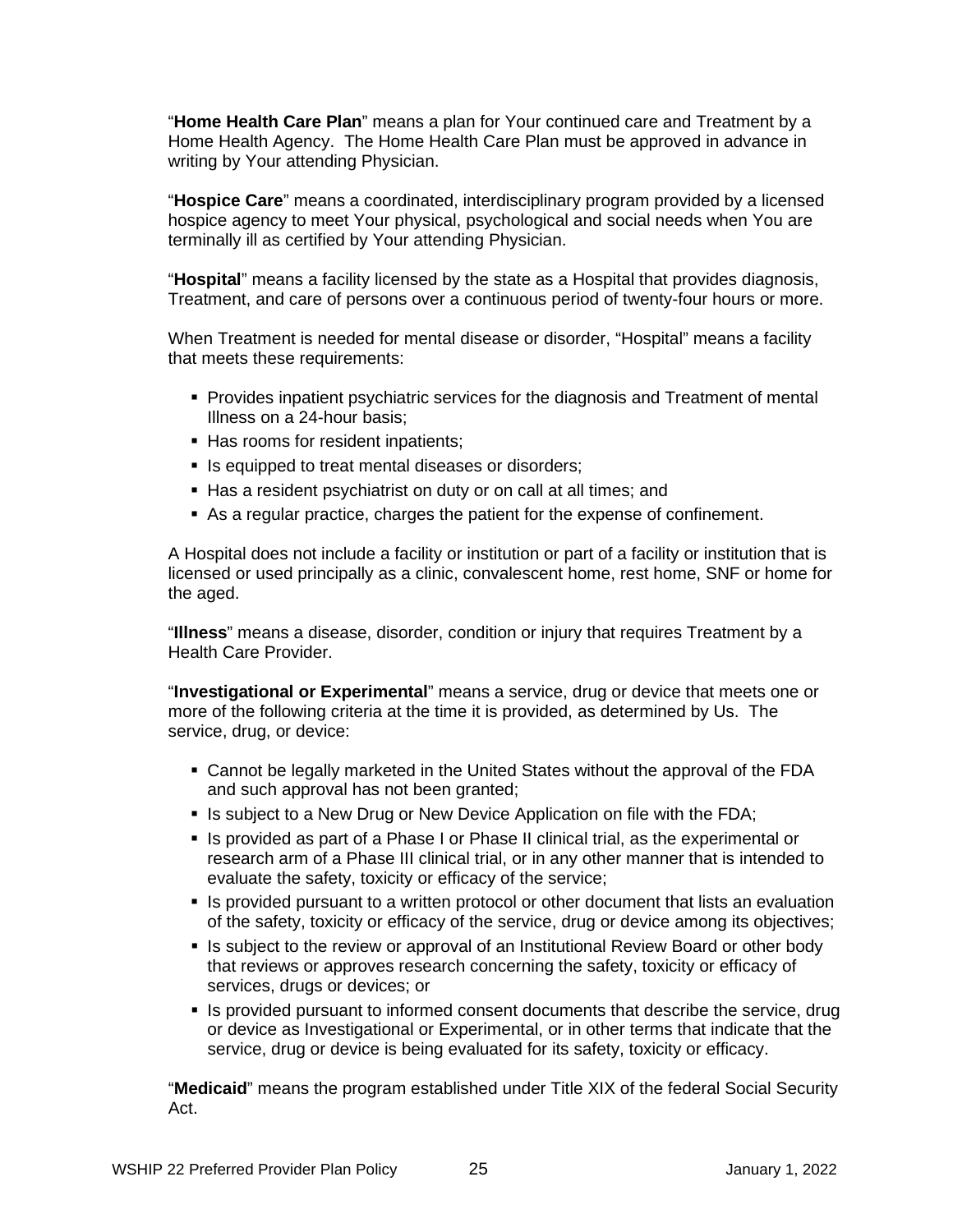"**Medical Services**" means Covered Services excluding Prescription Drugs.

"**Medical Staff**" means the medical director acting on Our behalf and any independent medical experts engaged by Our medical director.

"**Medically Necessary**" or "**Medical Necessity**" means services or supplies provided by a Health Care Provider to diagnose or treat an Illness that Our Medical Staff and/or the IRO (under the grievance process set forth in Section VIII) determines is:

- Appropriate and consistent with Your condition, diagnosis or Illness;
- Consistent with standards of good medical practice in the United States;
- Not primarily for Your or Your Health Care Provider's comfort or convenience;
- Not Investigational or Experimental;
- Not provided as part of Your scholastic education or vocational training; and
- in the case of inpatient care in a Hospital, SNF, Hospice or any other facility, such services or supplies could not be provided safely via a less costly level of service.

"**Medicare**" means the program established under Title XVIII of the federal Social Security Act.

"**Myofascial Pain Dysfunction (MPD)**" is a disorder involving muscles surrounding and adjacent to the Temporomandibular Joint (TMJ) area that is characterized by:

- **Preauricular-temporal, occipital and/or jaw pain;**
- **Spasm and/or tenderness of the masticatory muscles; or**
- **Example 1** Limited jaw movement.

"**Network Pharmacy**" is a pharmacy vendor for whose services We have contracted to fill prescriptions under this Policy.

"**Network Provider**" is a Health Care Provider for whose services We have contracted to deliver Covered Services under this Policy. For certain Covered Services, certain Health Care Providers ("Designated Network Providers") have specially contracted to provide better pricing for WSHIP enrollees.

"**Our**," "**We**" or "**Us**" means the Washington State Health Insurance Pool.

"**Pharmacy Benefit Manager**" means the entity identified in the cover letter sent with Your Policy as the Pharmacy Benefit Manager, or such other entity as identified by Us to You in writing.

"**Physician**" means one of the following licensed providers, but only when the provider is rendering a service within the scope of his or her license:

- Doctor of Medicine (MD);
- Doctor of Osteopathy (DO);
- Dentist (DDS);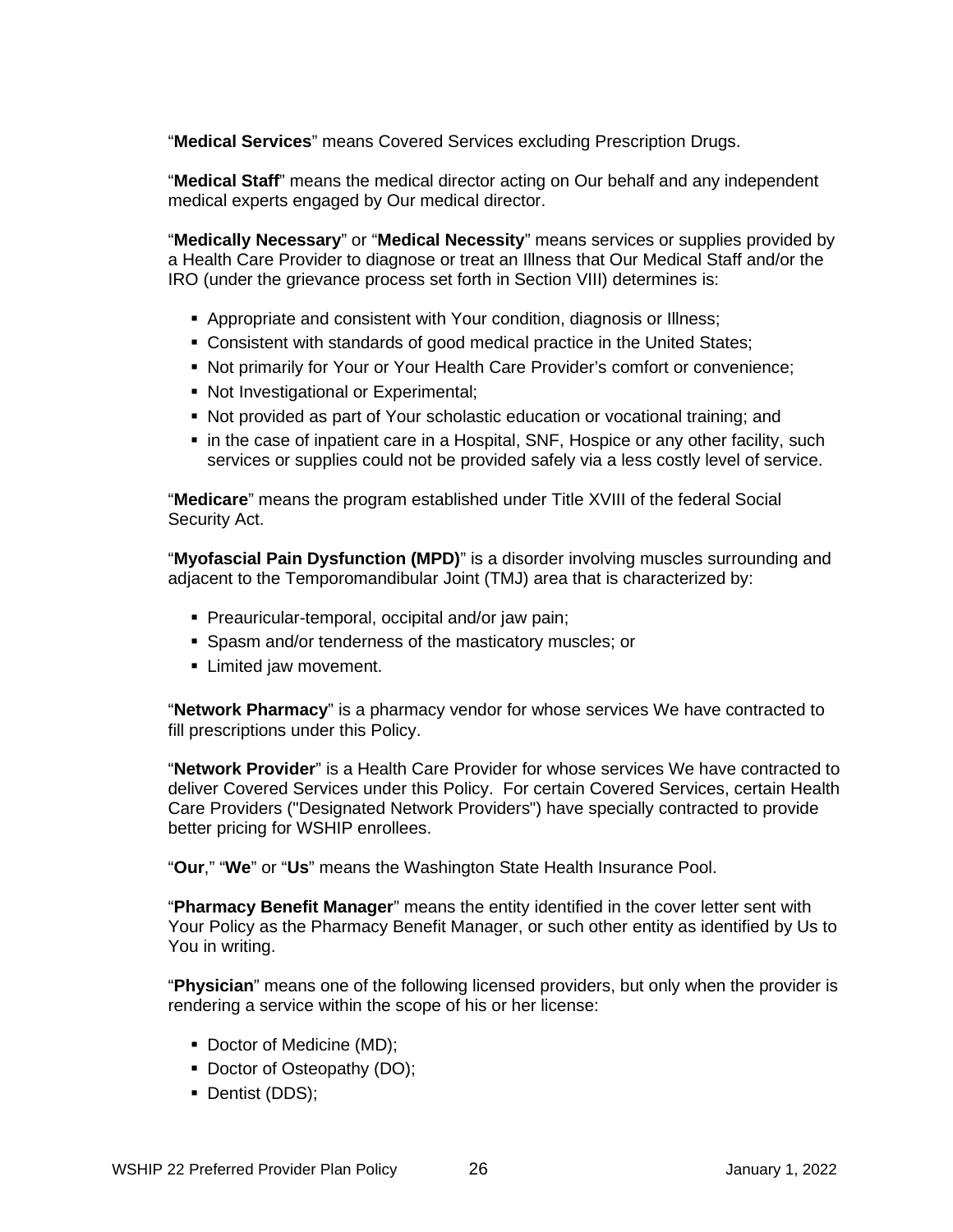- Optometrist (OD);
- Podiatrist (DPM);
- **Psychologist (Masters or PhD);**
- Clinical Social Worker (MSW);
- Chiropractor (DC);
- Registered Nurse (RN);
- Advanced Registered Nurse Practitioner (ARNP);
- Naturopathic Doctor (ND); or
- any other provider required to be treated as a Physician under the insurance laws of the State of Washington.

"**Policy**" consists of this plan Policy, the Schedule, the completed application and all attachments and endorsements included or issued by Us hereafter.

"**Prescription Drug**" means any medical substance that (1) has been approved by the FDA, and (2) is required to bear the following legend on its label: "Caution: Federal law prohibits dispensing without a prescription."

"**Schedule**" means the Schedule of Benefits attached to this Policy.

"**Skilled Nursing Care**" means any Treatment that is rehabilitative in nature and is required to restore You to Your prior level of health after an accident or Illness. Skilled Nursing Care is a level of care that is higher than Custodial Care and lower than Hospital care.

"**Skilled Nursing Facility (SNF)**" means a facility that primarily provides inpatient Skilled Nursing Care or rehabilitation services and that is licensed by the state as a nursing home. SNF does not include a rest home or place for Custodial Care or maintenance care.

"**Temporomandibular Joint (TMJ)**" dysfunction means a disorder of the Temporomandibular Joint (the joint which connects the mandible or jawbone to the temporal bone) that is generally characterized by:

- Pain or muscle spasms in one or more of the following areas: face, jaw, neck, head, ears, throat or shoulders;
- Popping or clicking of the jaw;
- **EXECUTE:** Limited jaw movement or locking;
- Malocclusion, overbite or underbite; or
- **Mastication (chewing) difficulties.**

"**Treatment**" means the consultations, tests, procedures and interventions that are:

- Customarily applied in the care of persons with similar complaints and findings by similarly trained Health Care Providers; and
- Generally accepted as the effective elements of care.